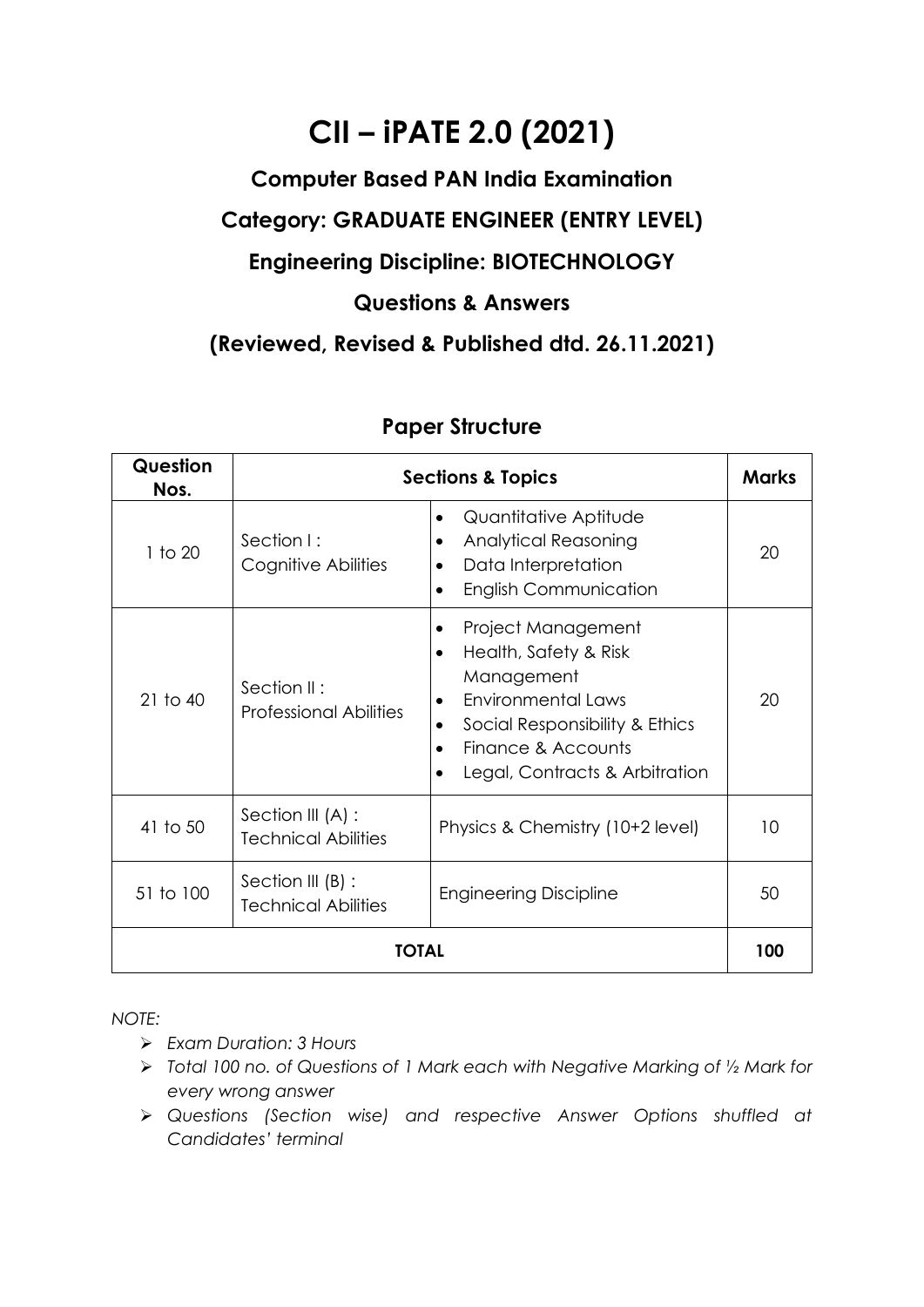| Question<br>No. 1 | Discriminant of a second-degree polynomial with integer coefficients cannot be: |    |    |    |
|-------------------|---------------------------------------------------------------------------------|----|----|----|
| Answer            | A                                                                               | B) | ◡  |    |
| Options           | 43                                                                              | 33 | 68 | 25 |
| Right             | $\overline{A}$                                                                  |    |    |    |
| Answer            |                                                                                 |    |    |    |

| Question<br>No. 2 | How many subsets A of $\{1, 2, 3, 4, 5, 6, 7, 8, 9,$ and $10\}$ have the property that no two<br>elements of A sum to 11? |     |     |     |
|-------------------|---------------------------------------------------------------------------------------------------------------------------|-----|-----|-----|
| Answer            | A                                                                                                                         | B)  |     |     |
| Options           | 1024                                                                                                                      | 512 | 343 | 243 |
| Right             |                                                                                                                           |     |     |     |
| Answer            |                                                                                                                           |     |     |     |

| Question | Viru and Aarti started a car journey from Chandigarh to Delhi, which are 288 km apart. Viru |                                                                                         |            |           |
|----------|---------------------------------------------------------------------------------------------|-----------------------------------------------------------------------------------------|------------|-----------|
| No. 3    | took 12 hours more than Aarti to complete the journey. Had Viru travelled at double his     |                                                                                         |            |           |
|          |                                                                                             | actual speed, he would have taken 4 hours less than Aarti to complete the journey. Find |            |           |
|          | the respective speeds (in km/hr) at which Viru and Aarti travelled.                         |                                                                                         |            |           |
| Answer   | $\mathsf{A}$                                                                                | B)                                                                                      |            | DI        |
| Options  | 14.4 and 9                                                                                  | 14.5 and 28.5                                                                           | 9 and 14.4 | 15 and 20 |
| Right    | С                                                                                           |                                                                                         |            |           |
| Answer   |                                                                                             |                                                                                         |            |           |

| Question<br>No. 4 | The height of a trapezoid whose diagonals are mutually perpendicular is equal to 4. Find<br>the area of the trapezoid if it is known that the length of one of its diagonals is equal to 5. |                    |                   |               |
|-------------------|---------------------------------------------------------------------------------------------------------------------------------------------------------------------------------------------|--------------------|-------------------|---------------|
| Answer            | A                                                                                                                                                                                           | B)                 | ◡                 | D)            |
| Options           | 50/3 square units                                                                                                                                                                           | 100/3 square units | 16/6 square units | None of these |
| Right             | А                                                                                                                                                                                           |                    |                   |               |
| Answer            |                                                                                                                                                                                             |                    |                   |               |

| Question | A polyhedron has faces that are all either triangles or squares. No two square-faces share |       |       |       |
|----------|--------------------------------------------------------------------------------------------|-------|-------|-------|
| No. 5    | an edge, and no two triangular-faces share an edge. What is the ratio of triangular-faces  |       |       |       |
|          | to the number of square-faces?                                                             |       |       |       |
| Answer   | $\mathsf{A}$                                                                               | B)    | ◡     | D)    |
| Options  | 03:04                                                                                      | 04:03 | 01:02 | 04:05 |
| Right    | B                                                                                          |       |       |       |
| Answer   |                                                                                            |       |       |       |

| Question | Your mind likes reading and it actually has a number of important health affects you can't |                                                                                             |                    |              |
|----------|--------------------------------------------------------------------------------------------|---------------------------------------------------------------------------------------------|--------------------|--------------|
| No. 6    |                                                                                            | get in any other way. Reading gives you a unique "pause button" for comprehension.          |                    |              |
|          |                                                                                            | Typically, when you read, you have more time to think. When you watch a film or listen to a |                    |              |
|          |                                                                                            | tape, you don't press that pause button. Reading requires a great deal of concentration,    |                    |              |
|          | which calls your intelligence to action.                                                   |                                                                                             |                    |              |
|          |                                                                                            | The author of this passage would agree that:                                                |                    |              |
| Answer   | $\mathsf{A}$                                                                               | B)                                                                                          | O)                 | D)           |
| Options  | Reading is a good                                                                          | Watching a movie                                                                            |                    |              |
|          | way to relax, since it                                                                     | has the same effect                                                                         |                    |              |
|          | doesn't require that                                                                       | on the intelligence                                                                         | Reading develops   |              |
|          | much thinking.                                                                             | as reading.                                                                                 | your intelligence. | Both A and C |
| Right    | C                                                                                          |                                                                                             |                    |              |
| Answer   |                                                                                            |                                                                                             |                    |              |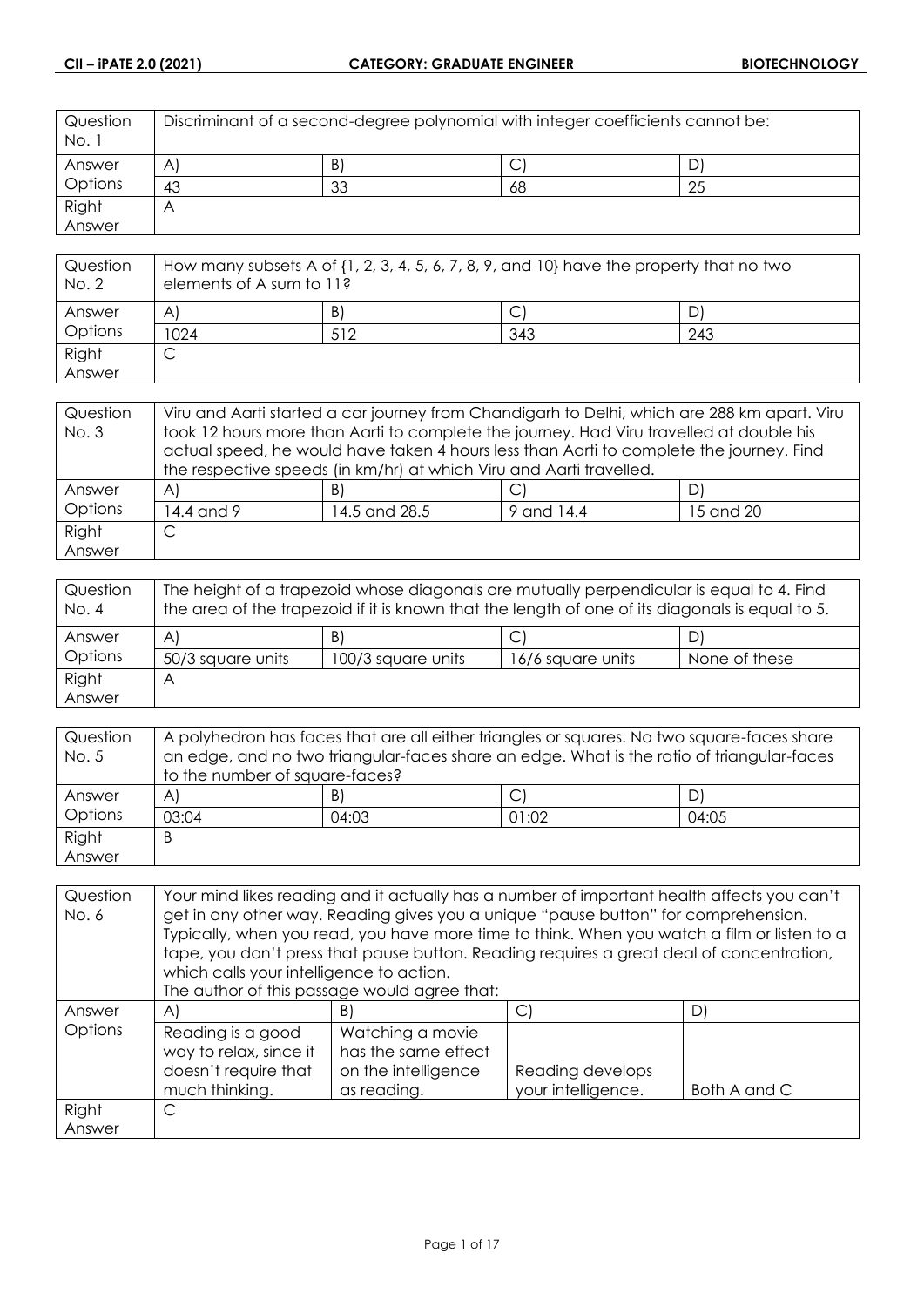| Question       | Read the following information carefully and answer the question given below. |    |                                                                                             |    |  |
|----------------|-------------------------------------------------------------------------------|----|---------------------------------------------------------------------------------------------|----|--|
| No. 7          |                                                                               |    | P stands 5m west of R. T stands 5m south of Q.T stands 6m east of U. V stands 2m west of Q. |    |  |
|                |                                                                               |    | A stands 2m south of U. V stands 3m north of R. If G stands 7m east of P, then in which     |    |  |
|                | direction does G stands with respect to T?                                    |    |                                                                                             |    |  |
| Answer         | A                                                                             | B) |                                                                                             | D) |  |
| <b>Options</b> | South<br>West<br>North<br>East                                                |    |                                                                                             |    |  |
| Right          | D                                                                             |    |                                                                                             |    |  |
| Answer         |                                                                               |    |                                                                                             |    |  |

| Question<br>No. 8 | The French Revolution began in 1789 and ended in the late 1790s with the ascent of<br>Napoleon Bonaparte. During this period, French citizens razed and redesigned their<br>country's political landscape, uprooting centuries-old institutions such as absolute<br>monarchy and the feudal system. Like the American Revolution before it, the French<br>Revolution was influenced by Enlightenment ideals, particularly the concepts of popular |                                                          |                                                                            |                                                 |
|-------------------|---------------------------------------------------------------------------------------------------------------------------------------------------------------------------------------------------------------------------------------------------------------------------------------------------------------------------------------------------------------------------------------------------------------------------------------------------|----------------------------------------------------------|----------------------------------------------------------------------------|-------------------------------------------------|
|                   | sovereignty and inalienable rights.<br>From this passage it can be concluded that:                                                                                                                                                                                                                                                                                                                                                                |                                                          |                                                                            |                                                 |
| Answer            | $\mathsf{A}$                                                                                                                                                                                                                                                                                                                                                                                                                                      | B)                                                       | $\mathsf{C}$                                                               | D)                                              |
| Options           | The French<br>revolution began<br>before the Russian<br>Revolution.                                                                                                                                                                                                                                                                                                                                                                               | In the French<br>Revolution their<br>monarch was killed. | The American<br>Revolution<br>happened before<br>the French<br>Revolution. | Napoleon initiated<br>the French<br>Revolution. |
| Right             | $\subset$                                                                                                                                                                                                                                                                                                                                                                                                                                         |                                                          |                                                                            |                                                 |
| Answer            |                                                                                                                                                                                                                                                                                                                                                                                                                                                   |                                                          |                                                                            |                                                 |

| Question | A, B, C, D and E are sitting on a bench. A is sitting next to B, C is sitting next to D, D is not |                 |                 |                 |
|----------|---------------------------------------------------------------------------------------------------|-----------------|-----------------|-----------------|
| No. 9    | sitting with E who is on the left end of the bench. C is on the second position from the right.   |                 |                 |                 |
|          | A is to the right of B and E. A and C are sitting together. In which position A is sitting?       |                 |                 |                 |
| Answer   | $\forall$                                                                                         | B)              | ◡               | D)              |
| Options  | Between B and C                                                                                   | Between E and D | Between B and D | Between C and E |
| Right    | A                                                                                                 |                 |                 |                 |
| Answer   |                                                                                                   |                 |                 |                 |

| Question<br>No. 10 | A, P, R, X, S and Z are sitting in a row. S and Z are in the centre. A and P are at the ends. R is<br>sitting to the left of A. Who is to the right of P? |    |  |   |
|--------------------|-----------------------------------------------------------------------------------------------------------------------------------------------------------|----|--|---|
| Answer             | A                                                                                                                                                         | B) |  | D |
| Options            |                                                                                                                                                           |    |  |   |
| Right              | Α                                                                                                                                                         |    |  |   |
| Answer             |                                                                                                                                                           |    |  |   |

| Question<br>No. 11 | In the following question choose the word which is the exact OPPOSITE of the given word.<br><b>STRINGENT</b> |          |         |         |
|--------------------|--------------------------------------------------------------------------------------------------------------|----------|---------|---------|
| Answer             | A                                                                                                            | B)       |         |         |
| Options            | Magnanimous                                                                                                  | Vehement | General | Lenient |
| Right              |                                                                                                              |          |         |         |
| Answer             |                                                                                                              |          |         |         |

| Question<br>No. 12 | Some proverbs/idioms are given below together with their meanings. Choose the correct<br>meaning of proverb/idiom.<br>To catch a tartar |                                |                       |                                                          |
|--------------------|-----------------------------------------------------------------------------------------------------------------------------------------|--------------------------------|-----------------------|----------------------------------------------------------|
| Answer             | A                                                                                                                                       | B)                             | ◡                     |                                                          |
| Options            | To trap wanted<br>criminal with great<br>difficulty                                                                                     | To catch a<br>dangerous person | To meet with disaster | To deal with a person<br>who is more than<br>one's match |
| Right              | D                                                                                                                                       |                                |                       |                                                          |
| Answer             |                                                                                                                                         |                                |                       |                                                          |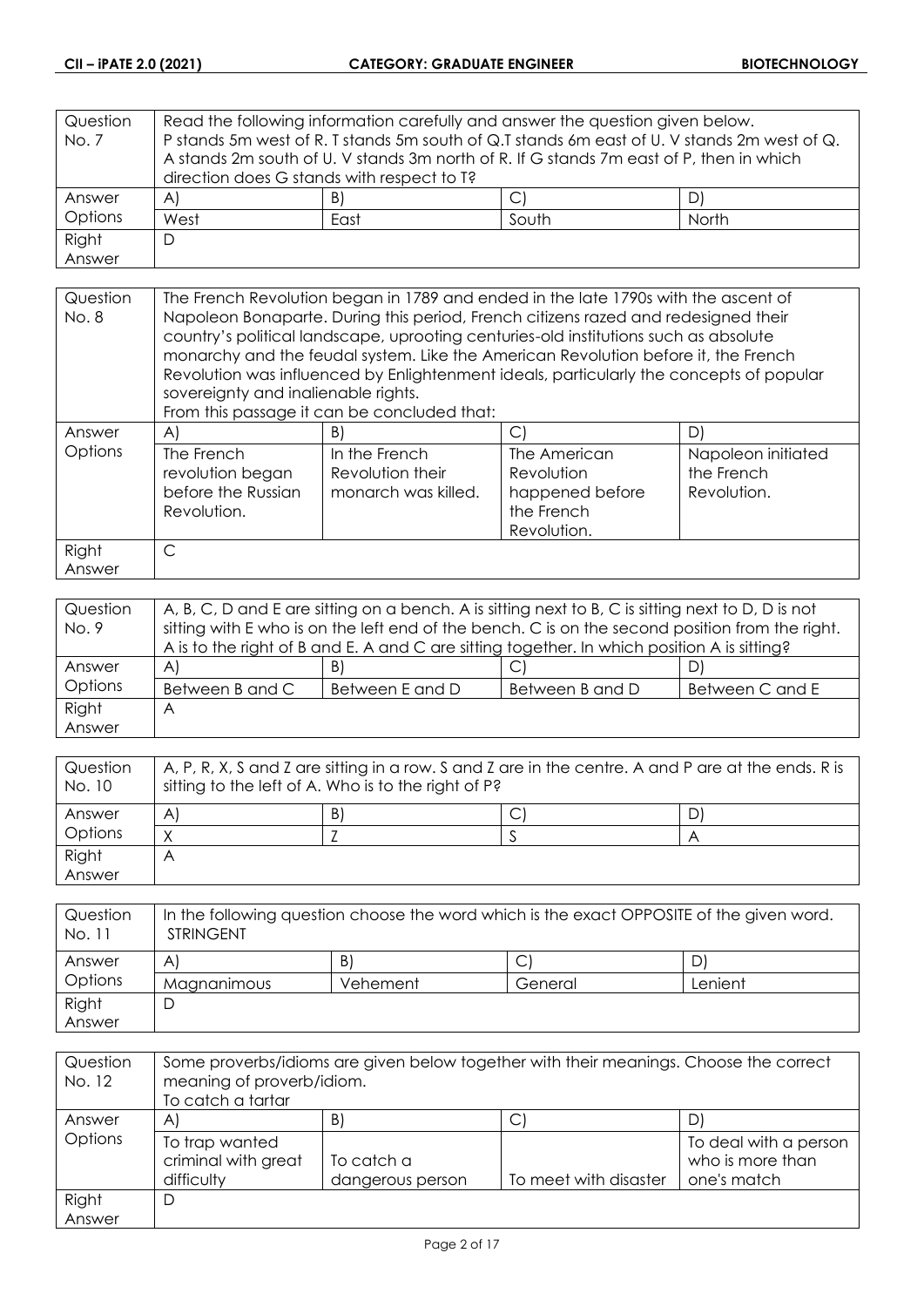| Question<br>No. 13 | Which of the phrases A), B), C) and D) given below each sentence should replace the<br>word/phrase printed in bold in the sentence to make it grammatically correct? If the<br>sentence is correct as it is given and no correction is required, mark (E) as the answer.<br>Since the girl did not want to be disturbed while studying, she left the phone off hooks. |              |             |              |  |
|--------------------|-----------------------------------------------------------------------------------------------------------------------------------------------------------------------------------------------------------------------------------------------------------------------------------------------------------------------------------------------------------------------|--------------|-------------|--------------|--|
| Answer             | $\forall$                                                                                                                                                                                                                                                                                                                                                             | B)           |             | D.           |  |
| Options            | of hook                                                                                                                                                                                                                                                                                                                                                               | for the hook | off hooking | off the hook |  |
| Right              | D                                                                                                                                                                                                                                                                                                                                                                     |              |             |              |  |
| Answer             |                                                                                                                                                                                                                                                                                                                                                                       |              |             |              |  |
|                    |                                                                                                                                                                                                                                                                                                                                                                       |              |             |              |  |

| Question<br>No. 14 | In the following question choose the word which is the exact OPPOSITE of the given word.<br><b>FICKLE</b> |         |           |        |
|--------------------|-----------------------------------------------------------------------------------------------------------|---------|-----------|--------|
| Answer             | A                                                                                                         | B)      |           | D      |
| Options            | Courageous                                                                                                | Sincere | Steadfast | Humble |
| Right              | ◡                                                                                                         |         |           |        |
| Answer             |                                                                                                           |         |           |        |

| Question<br>No. 15 | In question below, the passage consists of six sentences. The first and sixth sentence are<br>given in the correct places. The middle four sentences in each have been removed and<br>jumbled up. These are labelled as P, Q, R and S. Find out the proper order for the four<br>sentences.<br><b>S1:</b> In the middle of one side of the square sits the Chairman of the committee, the most<br>important person in the room.<br><b>P:</b> For a committee is not just a mere collection of individuals. |      |            |             |
|--------------------|------------------------------------------------------------------------------------------------------------------------------------------------------------------------------------------------------------------------------------------------------------------------------------------------------------------------------------------------------------------------------------------------------------------------------------------------------------------------------------------------------------|------|------------|-------------|
|                    | <b>Q</b> : On him rests much of the responsibility for the success or failure of the committee.<br><b>R:</b> While this is happening, we have an opportunity to get the 'feel' of this committee.<br>S: As the meeting opens, he runs briskly through a number of formalities.<br>S6: From the moment its members meet, it begins to have a sort nebulous life of its own.                                                                                                                                 |      |            |             |
| Answer             | The Proper sequence should be:<br>A)                                                                                                                                                                                                                                                                                                                                                                                                                                                                       | B)   | $\bigcirc$ | D)          |
| Options            | <b>RSQP</b>                                                                                                                                                                                                                                                                                                                                                                                                                                                                                                | QSRP | SQPR       | <b>PQRS</b> |
| Right<br>Answer    | B                                                                                                                                                                                                                                                                                                                                                                                                                                                                                                          |      |            |             |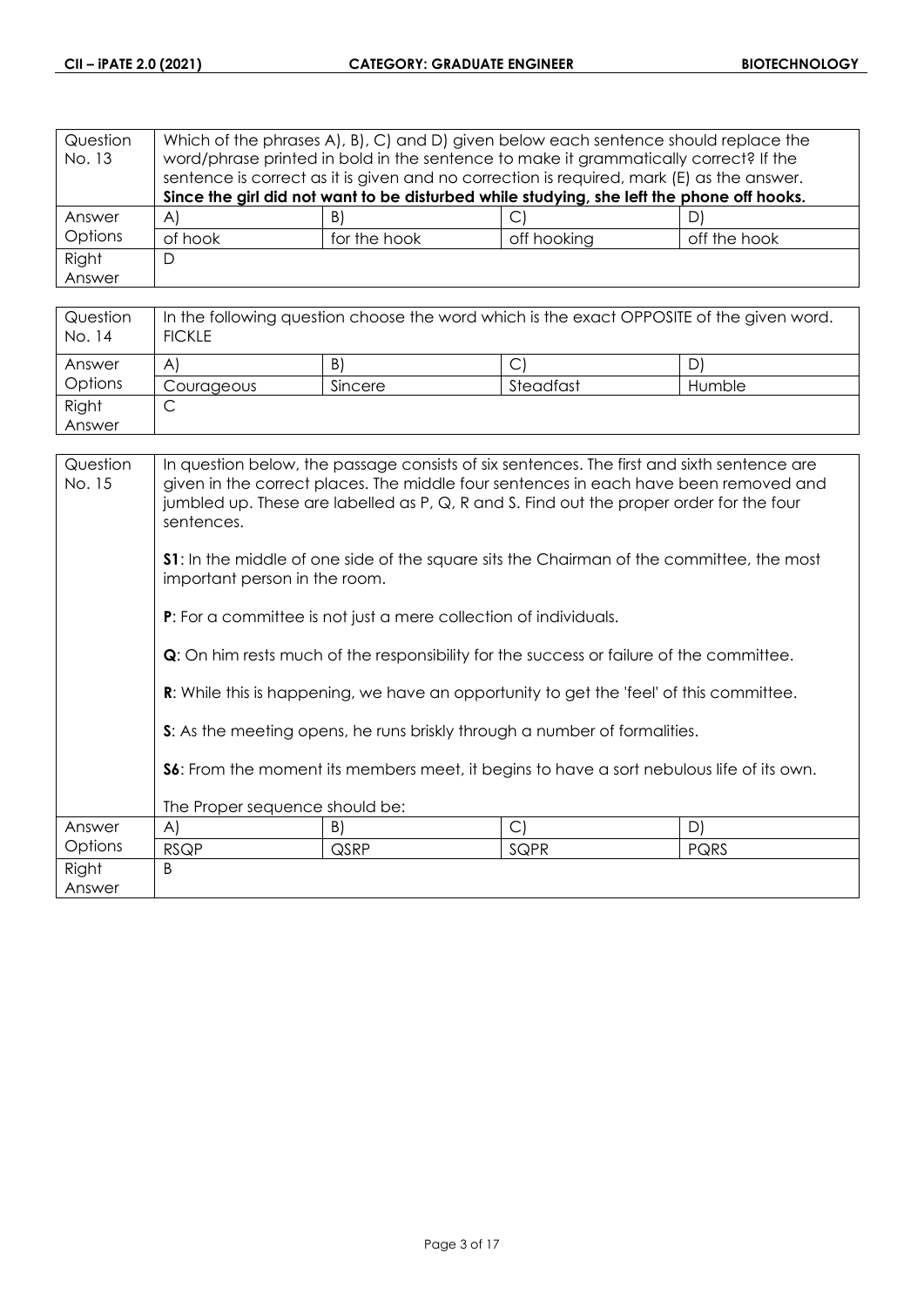#### **Question Question nos. 16 to 20:** No. 16 Following bar chart represents the number of people in 6 different villages (A, B, C, D, E and F) and the tabular column depicts the ratio of literate to illiterate people and percentage of male living in those villages. Number of people living in six villages 3500 3000 2500 2000 1500  $1000$ 50 Villages | Literate : Illiterate | % of male Ï  $\frac{1}{13}$  $\overline{11}$ If 40% of the female from village B is literate, then what is the percentage of male, who is illiterate from village B? Answer A)  $|B|$   $|C|$   $|D|$ **Options** 38% 35% 37% cannot be determined Right C Answer

| Question<br>No. 17 | What is the percentage of literate people in all the six villages together? |     |     |                         |
|--------------------|-----------------------------------------------------------------------------|-----|-----|-------------------------|
| Answer             | A                                                                           | B)  |     |                         |
| Options            | 55%                                                                         | 53% | 51% | cannot be<br>determined |
| Right<br>Answer    | B                                                                           |     |     |                         |

| Question<br>No. 18 | What is the ratio between numbers of illiterate people from villages B, C & D to number of<br>females from villages A, E & F? |         |         |         |
|--------------------|-------------------------------------------------------------------------------------------------------------------------------|---------|---------|---------|
| Answer             | A                                                                                                                             | B)      |         | D)      |
| Options            | 320:527                                                                                                                       | 527:330 | 330:527 | 527:320 |
| Right              |                                                                                                                               |         |         |         |
| Answer             |                                                                                                                               |         |         |         |

| Question<br>No. 19 | If 3% of female from village D & 5% of female from village E are literate then what is the<br>total number of literate males from D & F together? |     |      |                         |
|--------------------|---------------------------------------------------------------------------------------------------------------------------------------------------|-----|------|-------------------------|
| Answer             | A                                                                                                                                                 | B)  |      | D,                      |
| Options            | 1823                                                                                                                                              | 723 | 1623 | cannot be<br>determined |
| Right<br>Answer    | D                                                                                                                                                 |     |      |                         |

| Question<br>No. 20 | The number of females from villages A & C is how much percentage more or less than<br>number of females from villages D & F? |        |        |        |
|--------------------|------------------------------------------------------------------------------------------------------------------------------|--------|--------|--------|
| Answer             | $\mathsf{A}$                                                                                                                 | B)     |        |        |
| Options            | 25.72%                                                                                                                       | 25.76% | 24.76% | 24.72% |
| Right              | ٮ                                                                                                                            |        |        |        |
| Answer             |                                                                                                                              |        |        |        |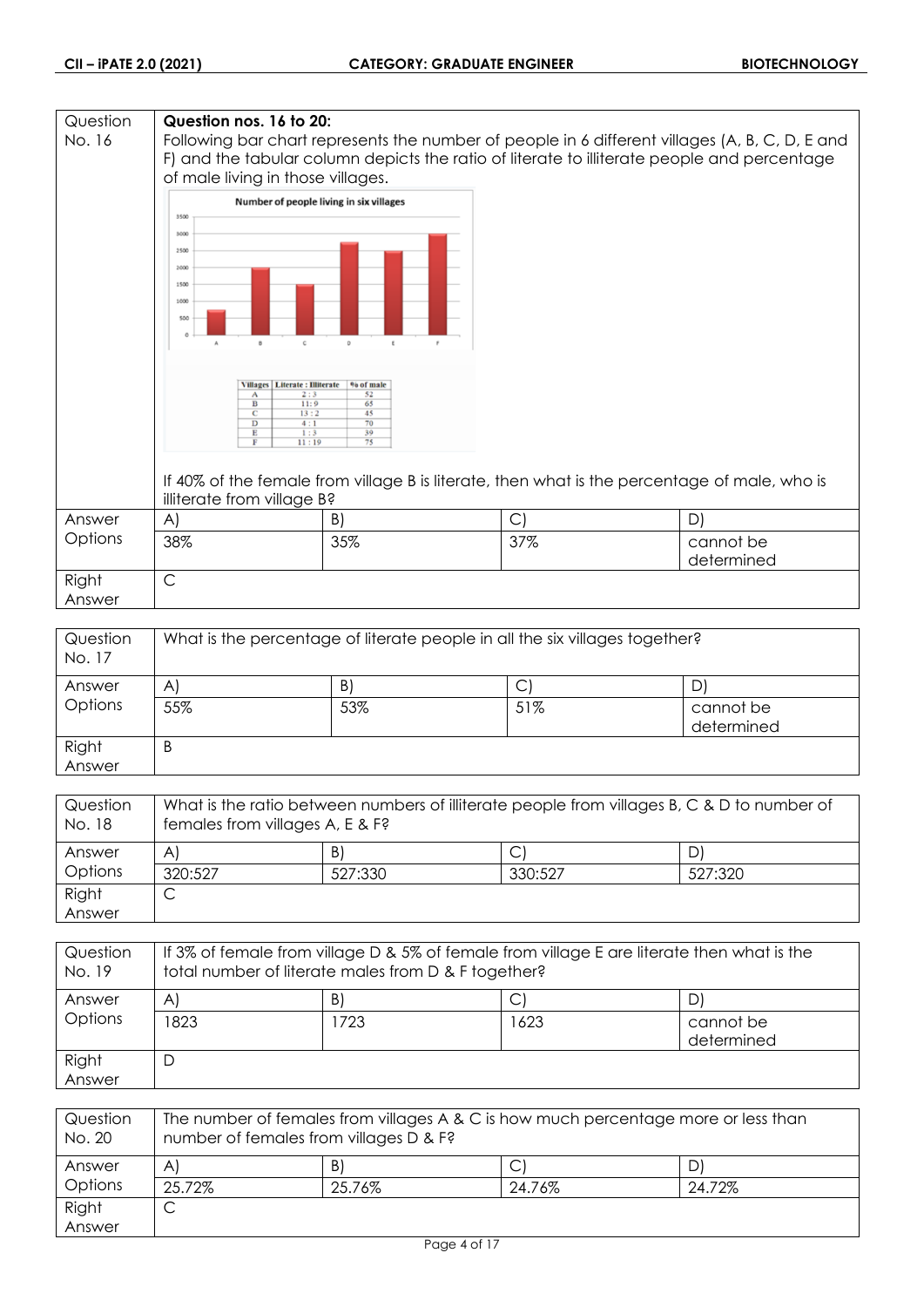| Question<br>No. 21 | A project plan results in a project schedule seems to be too long. If the project network<br>diagram cannot change but extra personnel resources is available, what is the best thing<br>to do? |                     |                           |                  |
|--------------------|-------------------------------------------------------------------------------------------------------------------------------------------------------------------------------------------------|---------------------|---------------------------|------------------|
| Answer             | $\mathsf{A}$                                                                                                                                                                                    | $\vert B \vert$     | $\mathsf{C}^{\mathsf{r}}$ |                  |
| Options            | Fast track the<br>project                                                                                                                                                                       | Level the resources | Crash the project         | Any other option |
| Right              | С                                                                                                                                                                                               |                     |                           |                  |
| Answer             |                                                                                                                                                                                                 |                     |                           |                  |

| Question<br>No. 22 | Which of the following is not Project Management's goal |                                                                    |                                                                       |                                           |
|--------------------|---------------------------------------------------------|--------------------------------------------------------------------|-----------------------------------------------------------------------|-------------------------------------------|
| Answer             | A                                                       | B                                                                  | С                                                                     |                                           |
| Options            | Keeping overall cost<br>within the budget               | Delivering the<br>project/goods to the<br>client at agreed<br>time | Maintaining a<br>satisfactory and well-<br>functioning<br>development | Avoiding<br>customer/client<br>complaints |
| Right<br>Answer    | D                                                       |                                                                    |                                                                       |                                           |

| Question<br>No. 23 | You have recently been named as Project Manager of a new project under a Contract.<br>The Project Management Unit (PMU) gave you the contract signed by the Customer and a<br>Statement of Work and asked you to go on with initiation. Which document should you<br>develop next? |                    |                        |                 |
|--------------------|------------------------------------------------------------------------------------------------------------------------------------------------------------------------------------------------------------------------------------------------------------------------------------|--------------------|------------------------|-----------------|
| Answer             | A                                                                                                                                                                                                                                                                                  | B)                 |                        |                 |
| Options            | Project Manager<br>Plan                                                                                                                                                                                                                                                            | Milestone Schedule | <b>Project Charter</b> | Scope Statement |
| Right              |                                                                                                                                                                                                                                                                                    |                    |                        |                 |
| Answer             |                                                                                                                                                                                                                                                                                    |                    |                        |                 |

| Question<br>No. 24 | The analysis tool for a quality problem that involves selecting the problem, identifying major<br>categories of potential causes and associating likely specific causes is |                  |                 |            |
|--------------------|----------------------------------------------------------------------------------------------------------------------------------------------------------------------------|------------------|-----------------|------------|
| Answer             | $\mathsf{A}$                                                                                                                                                               | B)               |                 |            |
| Options            | Pareto chart                                                                                                                                                               | Fishbone diagram | Scatter diagram | Check list |
| Right              | B                                                                                                                                                                          |                  |                 |            |
| Answer             |                                                                                                                                                                            |                  |                 |            |

| Question<br>No. 25 | The Occupational Safety & Health Administration requires employers to have Hearing<br>Conservation Plans if the average 8-hour noise exposure is more than |        |        |       |
|--------------------|------------------------------------------------------------------------------------------------------------------------------------------------------------|--------|--------|-------|
| Answer             | A                                                                                                                                                          | B)     |        |       |
| Options            | 1000 dB                                                                                                                                                    | 500 dB | 105 dB | 85 dB |
| Right              |                                                                                                                                                            |        |        |       |
| Answer             |                                                                                                                                                            |        |        |       |

| Question<br>No. 26 | Ammonia becomes an immediate danger to your life and health when it is present at the<br>following level or greater |        |         |          |
|--------------------|---------------------------------------------------------------------------------------------------------------------|--------|---------|----------|
| Answer             | A                                                                                                                   | B      |         |          |
| Options            | 10 ppm                                                                                                              | 30 ppm | 300 ppm | 1000 ppm |
| Right              |                                                                                                                     |        |         |          |
| Answer             |                                                                                                                     |        |         |          |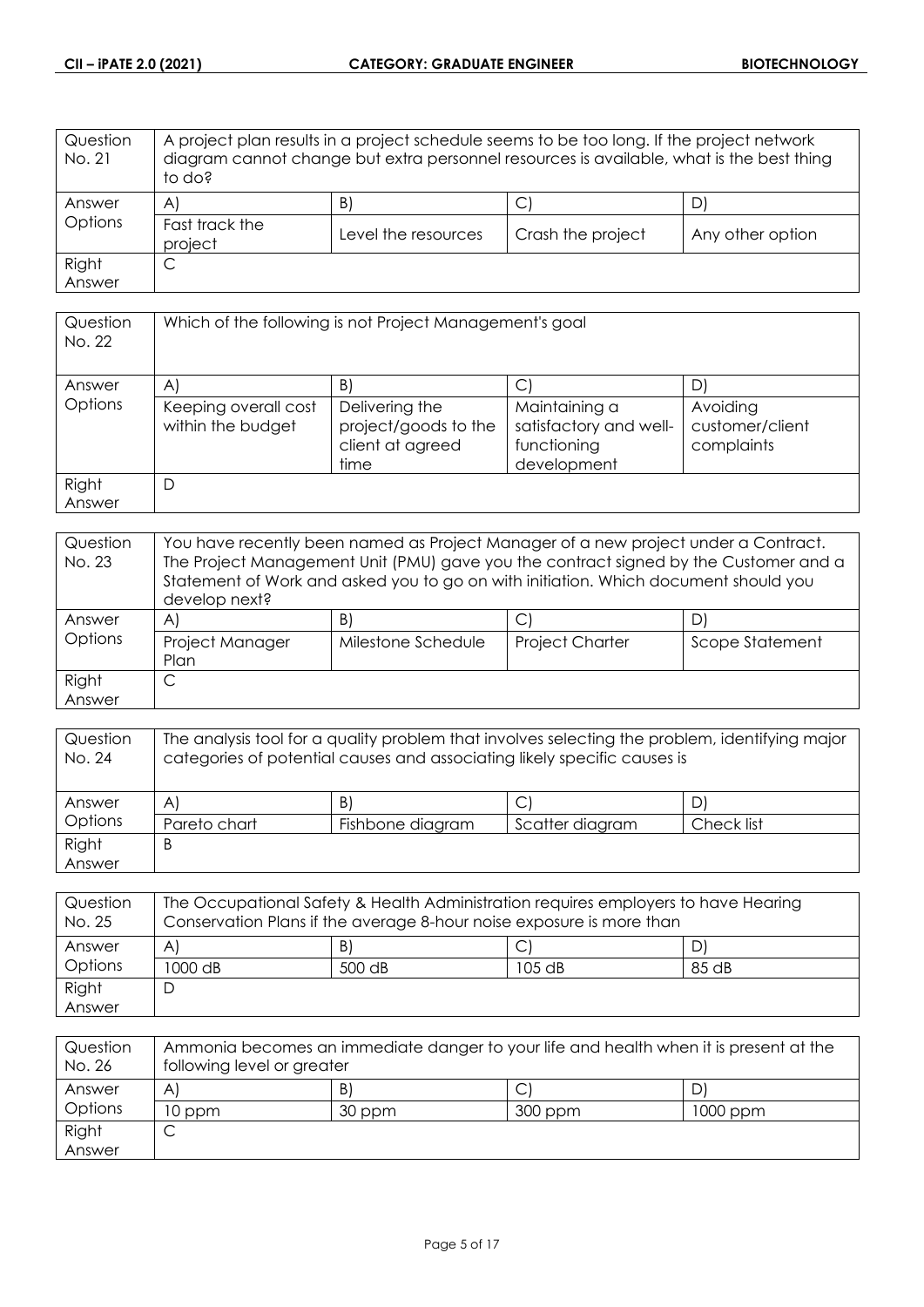| Question<br>No. 27 | Exposure to high levels of noise can lead to which of the following: |                              |                 |                  |
|--------------------|----------------------------------------------------------------------|------------------------------|-----------------|------------------|
| Answer             | $\mathsf{A}$                                                         | B                            |                 | D                |
| Options            | High blood pressure                                                  | Gastrointestinal<br>problems | Chronic fatigue | All of the above |
| Right              |                                                                      |                              |                 |                  |
| Answer             |                                                                      |                              |                 |                  |

| Question<br>No. 28 | Which type of fire extinguishing system is most commonly used to protect areas containing<br>valuable equipment such as data processing rooms, telecommunications switches, and<br>process control rooms? |                                         |                               |                                              |
|--------------------|-----------------------------------------------------------------------------------------------------------------------------------------------------------------------------------------------------------|-----------------------------------------|-------------------------------|----------------------------------------------|
| Answer<br>Options  | $\mathsf{A}$<br>Fixed extinguishing<br>systems                                                                                                                                                            | B'<br>Portable<br>extinguishing systems | Hose extinguishing<br>systems | It's up to the<br>discretion the<br>employer |
| Right<br>Answer    | A                                                                                                                                                                                                         |                                         |                               |                                              |

| Question<br>No. 29 | If you need to wear glasses with your eye or face protection, which of the following options<br>is acceptable                                           |                                                              |                                                                                              |                  |
|--------------------|---------------------------------------------------------------------------------------------------------------------------------------------------------|--------------------------------------------------------------|----------------------------------------------------------------------------------------------|------------------|
| Answer             | $\mathsf{A}^{\mathsf{c}}$                                                                                                                               | B)                                                           | С                                                                                            | D)               |
| Options            | Wearing prescription<br>spectacles with side<br>shields and<br>protective lenses<br>that meet safety<br>requirements and<br>also correct your<br>vision | Wearing goggles<br>that fit comfortably<br>over your glasses | Wearing goggles<br>that have corrective<br>lenses mounted<br>behind the<br>protective lenses | All of the above |
| Right<br>Answer    | D                                                                                                                                                       |                                                              |                                                                                              |                  |

| Question | Under which Section of Environment Pollution Act, the CPCB can issue the directions |            |            |           |
|----------|-------------------------------------------------------------------------------------|------------|------------|-----------|
| No. 30   | directly to industries                                                              |            |            |           |
| Answer   | A                                                                                   | B)         |            | DI        |
| Options  | Section 16                                                                          | Section 18 | Section 11 | Section 5 |
| Right    | C                                                                                   |            |            |           |
| Answer   |                                                                                     |            |            |           |

| Question<br>No. 31 | Which of these divisions of Pollution Control Implementation deals with Air Polluting<br>Industries |            |             |           |
|--------------------|-----------------------------------------------------------------------------------------------------|------------|-------------|-----------|
| Answer             | Α                                                                                                   | B)         | C           |           |
| Options            | $PCI - I$                                                                                           | $PCI - II$ | $PCI - III$ | SSI & Law |
| Right              | B                                                                                                   |            |             |           |
| Answer             |                                                                                                     |            |             |           |

| Question<br>No. 32 | The Kyoto Protocol is an international treaty which extends the United Nations<br>Framework Convention on Climate Change (UNFCCC). In which year the convention<br>held? |      |      |      |
|--------------------|--------------------------------------------------------------------------------------------------------------------------------------------------------------------------|------|------|------|
| Answer             | $\mathsf{A}^{\mathsf{c}}$                                                                                                                                                | B    | С    | D    |
| Options            | 1987                                                                                                                                                                     | 1995 | 1992 | 1997 |
| Right              |                                                                                                                                                                          |      |      |      |
| Answer             |                                                                                                                                                                          |      |      |      |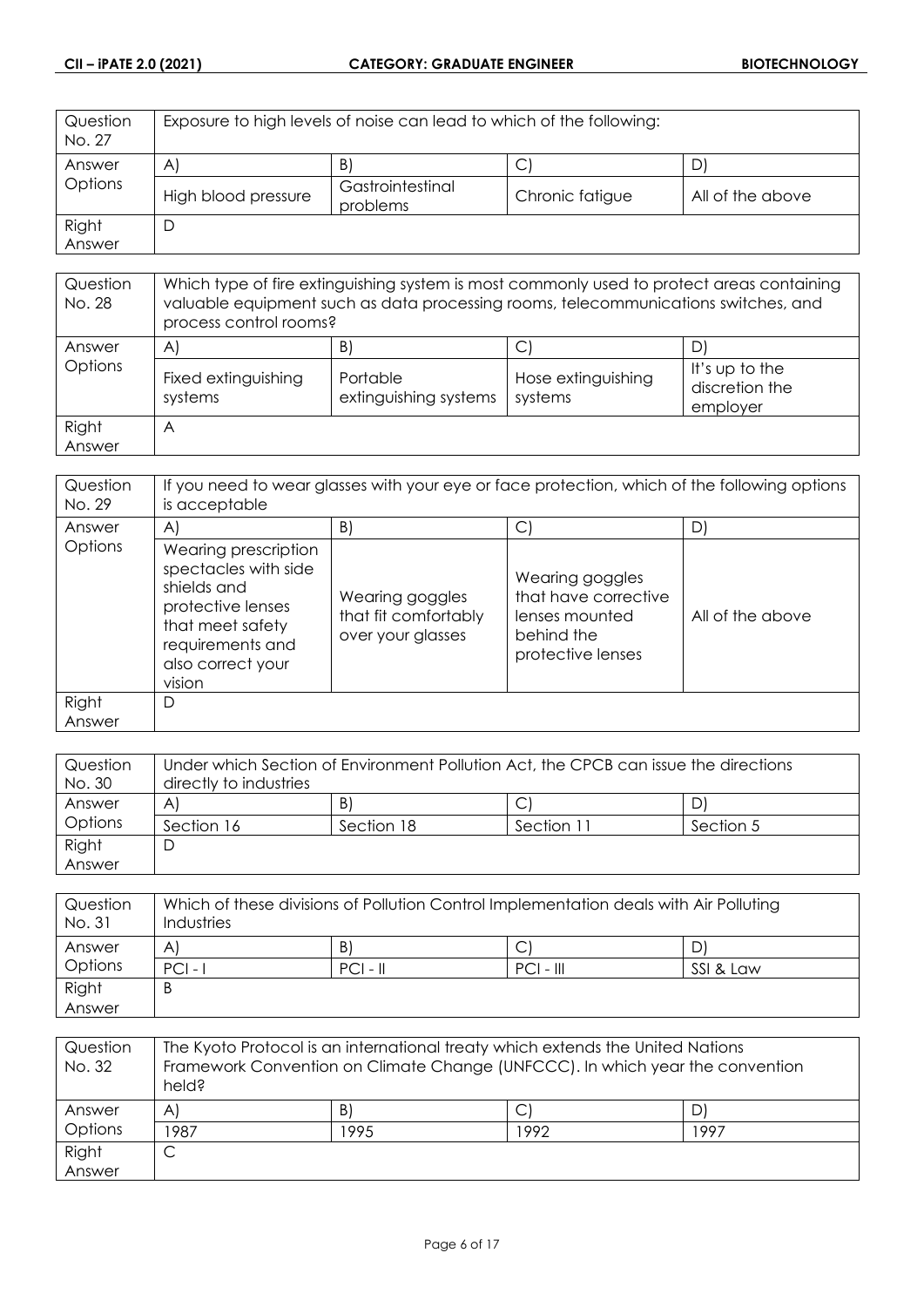| Question<br>No. 33 | What is the harm from manipulation of Earth's Ozone layer?                  |                                                          |                                                                               |                                                                     |
|--------------------|-----------------------------------------------------------------------------|----------------------------------------------------------|-------------------------------------------------------------------------------|---------------------------------------------------------------------|
| Answer             | $\mathsf{A}$                                                                | $\mathsf{B}$                                             |                                                                               | D)                                                                  |
| Options            | The average<br>temperature of<br>Earth's surface will<br>increase gradually | The Oxygen content<br>of the atmosphere<br>will decrease | Increased amount of<br>Ultraviolet radiation<br>will reach earth's<br>surface | Sea level will rise as<br>the polar ice caps<br>will gradually melt |
| Right              | C                                                                           |                                                          |                                                                               |                                                                     |
| Answer             |                                                                             |                                                          |                                                                               |                                                                     |

| Question<br>No. 34 | Which of the following would not represent the cash outflows for the business? |                      |                     |                     |
|--------------------|--------------------------------------------------------------------------------|----------------------|---------------------|---------------------|
| Answer             | $\mathsf{A}^{\prime}$                                                          | B                    | ◡                   |                     |
| Options            | Purchase of building                                                           | The sale of land for | Retirement of long- | The payment of cash |
|                    | for cash                                                                       | cash                 | term debt           | for dividends       |
| Right              | B                                                                              |                      |                     |                     |
| Answer             |                                                                                |                      |                     |                     |

| Question<br>No. 35 | Which one of the following tangible fixed assets would not normally be depreciated? |           |      |           |
|--------------------|-------------------------------------------------------------------------------------|-----------|------|-----------|
| Answer             | A                                                                                   | B         | ◡    |           |
| Options            | <b>Buildings</b>                                                                    | Machinery | Land | Equipment |
| Right              | ◡                                                                                   |           |      |           |
| Answer             |                                                                                     |           |      |           |

| Question | A Profit is earned if? |                |                     |                |
|----------|------------------------|----------------|---------------------|----------------|
| No. 36   |                        |                |                     |                |
| Answer   | A                      | B              | ◡                   |                |
| Options  | Assets exceed          | Income exceeds | Cash Inflow exceeds | Income exceeds |
|          | Expenditure            | Expenditure    | Cash Outflow        | Liabilities    |
| Right    | B                      |                |                     |                |
| Answer   |                        |                |                     |                |

| Question<br>No. 37 | Which of the following budgets is normally prepared first? |              |                                 |                           |
|--------------------|------------------------------------------------------------|--------------|---------------------------------|---------------------------|
| Answer             | $\mathsf{A}$                                               | B)           |                                 | D                         |
| Options            | Cash budget                                                | Sales budget | Merchandise<br>purchases budget | Selling expense<br>budget |
| Right<br>Answer    | B                                                          |              |                                 |                           |

| Question<br>No. 38 | What is the correct sequence in the formation of a contract? |                                                    |                                                    |                                                    |
|--------------------|--------------------------------------------------------------|----------------------------------------------------|----------------------------------------------------|----------------------------------------------------|
| Answer             | A                                                            | B'                                                 |                                                    | D                                                  |
| Options            | Offer, acceptance,<br>agreement,<br>consideration.           | Agreement,<br>consideration, offer,<br>acceptance. | Offer, agreement,<br>consideration,<br>acceptance. | Offer, acceptance,<br>consideration,<br>agreement. |
| Right              | D                                                            |                                                    |                                                    |                                                    |
| Answer             |                                                              |                                                    |                                                    |                                                    |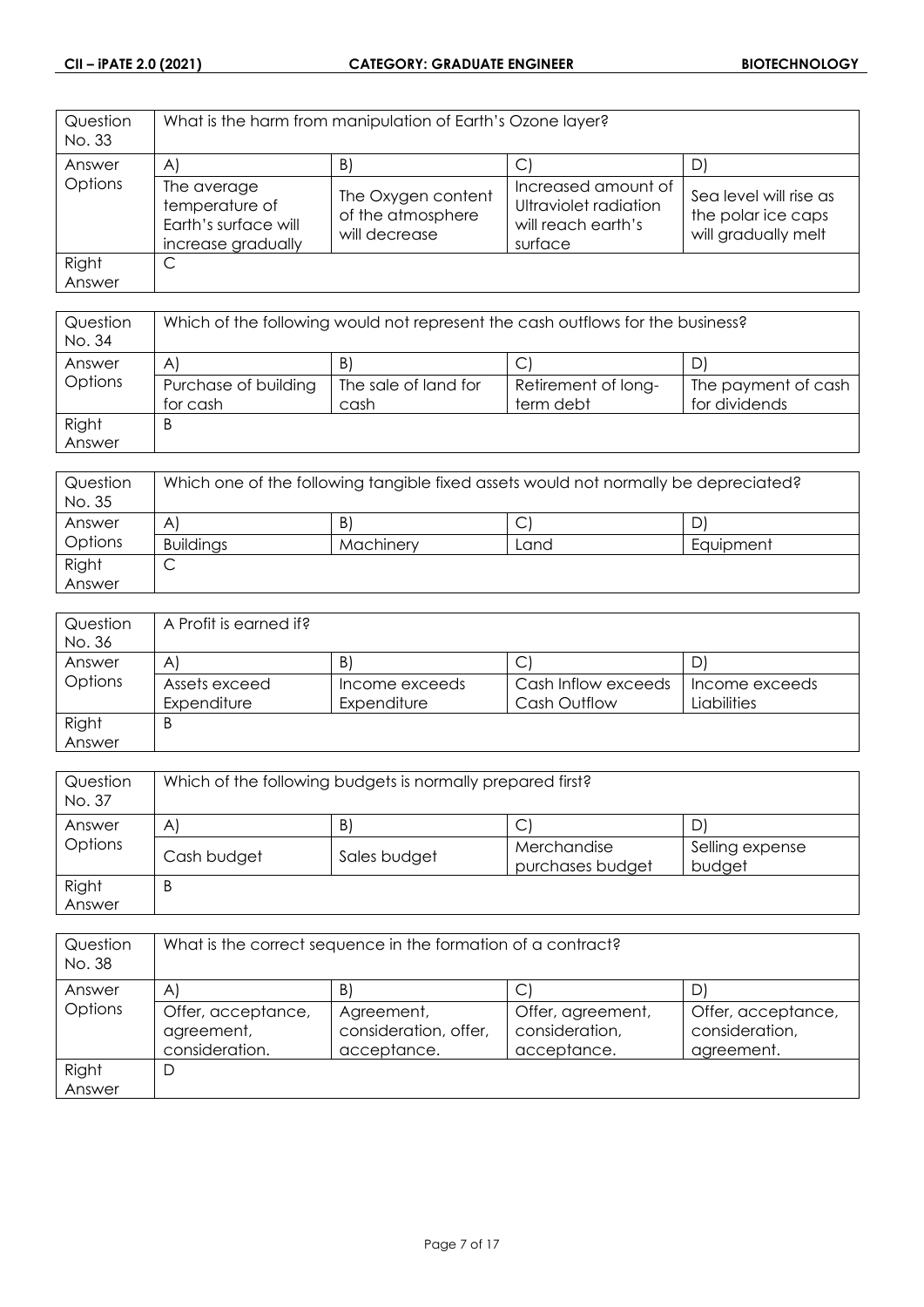| Question<br>No. 39 | Which of the following answers is most accurate description of arbitration?                        |                                                                                                                              |                                                                                      |                                                                                        |
|--------------------|----------------------------------------------------------------------------------------------------|------------------------------------------------------------------------------------------------------------------------------|--------------------------------------------------------------------------------------|----------------------------------------------------------------------------------------|
| Answer             | $\mathsf{A}$                                                                                       | $\vert B \vert$                                                                                                              | C                                                                                    | D)                                                                                     |
| Options            | An informal meeting<br>between the parties<br>involving a<br>discussion to sort out<br>the dispute | An adjucative<br>process where the<br>parties submit their<br>disputes for a<br>binding decision to<br>an impartial tribunal | A meeting between<br>the parties where an<br>impartial third party<br>gives decision | An impartial umpire<br>selected to decide<br>after hearing the<br>dispute from parties |
| Right<br>Answer    | B                                                                                                  |                                                                                                                              |                                                                                      |                                                                                        |

| Question<br>No. 40 | Which of the following answers is not type of alternative dispute resolution? |                   |              |           |
|--------------------|-------------------------------------------------------------------------------|-------------------|--------------|-----------|
| Answer             | $\mathsf{A}^{\prime}$                                                         | B)                | ◡            |           |
| Options            | Arbitration                                                                   | Court proceedings | Conciliation | Mediation |
| Right              | B                                                                             |                   |              |           |
| Answer             |                                                                               |                   |              |           |

| Question<br>No. 41 | The equation of state for n moles of an ideal gas is PV =nRT, where R is the universal gas<br>constant and all other quantities have their usual meanings. What are the dimensions of R? |                                  |                             |                     |
|--------------------|------------------------------------------------------------------------------------------------------------------------------------------------------------------------------------------|----------------------------------|-----------------------------|---------------------|
| Answer<br>Options  | A<br>M <sup>o</sup> LT-2 K-1 mol-1                                                                                                                                                       | B<br>$M^{0}[2T-2K^{-1}mol^{-1}]$ | $ML^{2}T-2$ K $-1$ mol $-1$ | $ML-2T-2$ K-1 mol-1 |
| Right<br>Answer    | ◡                                                                                                                                                                                        |                                  |                             |                     |

| Question<br>No. 42 | A cylindrical tube open at both ends has fundamental frequency n. If one of the ends is<br>closed, the fundamental frequency will become |    |               |    |
|--------------------|------------------------------------------------------------------------------------------------------------------------------------------|----|---------------|----|
| Answer             | A                                                                                                                                        | B) | $\mathcal{L}$ | D' |
| Options            | n/2                                                                                                                                      | 2n | 4n            |    |
| Right              |                                                                                                                                          |    |               |    |
| Answer             |                                                                                                                                          |    |               |    |

| Question<br>No. 43 | The speed of sound in a gas is V and the root mean square speed of the gas molecules is<br>$V_{rms}$ . If the ratio of the specific heats of the gas is 1.5, then the ratio of V: $V_{rms}$ will be |     |      |               |
|--------------------|-----------------------------------------------------------------------------------------------------------------------------------------------------------------------------------------------------|-----|------|---------------|
| Answer             | A                                                                                                                                                                                                   | B   |      |               |
| Options            | :2                                                                                                                                                                                                  | 1:3 | 1:√2 | $1:1\sqrt{3}$ |
| Right              |                                                                                                                                                                                                     |     |      |               |
| Answer             |                                                                                                                                                                                                     |     |      |               |

| Question<br>No. 44 | Which of the following phenomena gives evidence of the molecular structure of the<br>matter? |                  |             |              |
|--------------------|----------------------------------------------------------------------------------------------|------------------|-------------|--------------|
| Answer             | A                                                                                            | B)               |             |              |
| Options            | Brownian motion                                                                              | <b>Diffusion</b> | Evaporation | All of these |
| Right              |                                                                                              |                  |             |              |
| Answer             |                                                                                              |                  |             |              |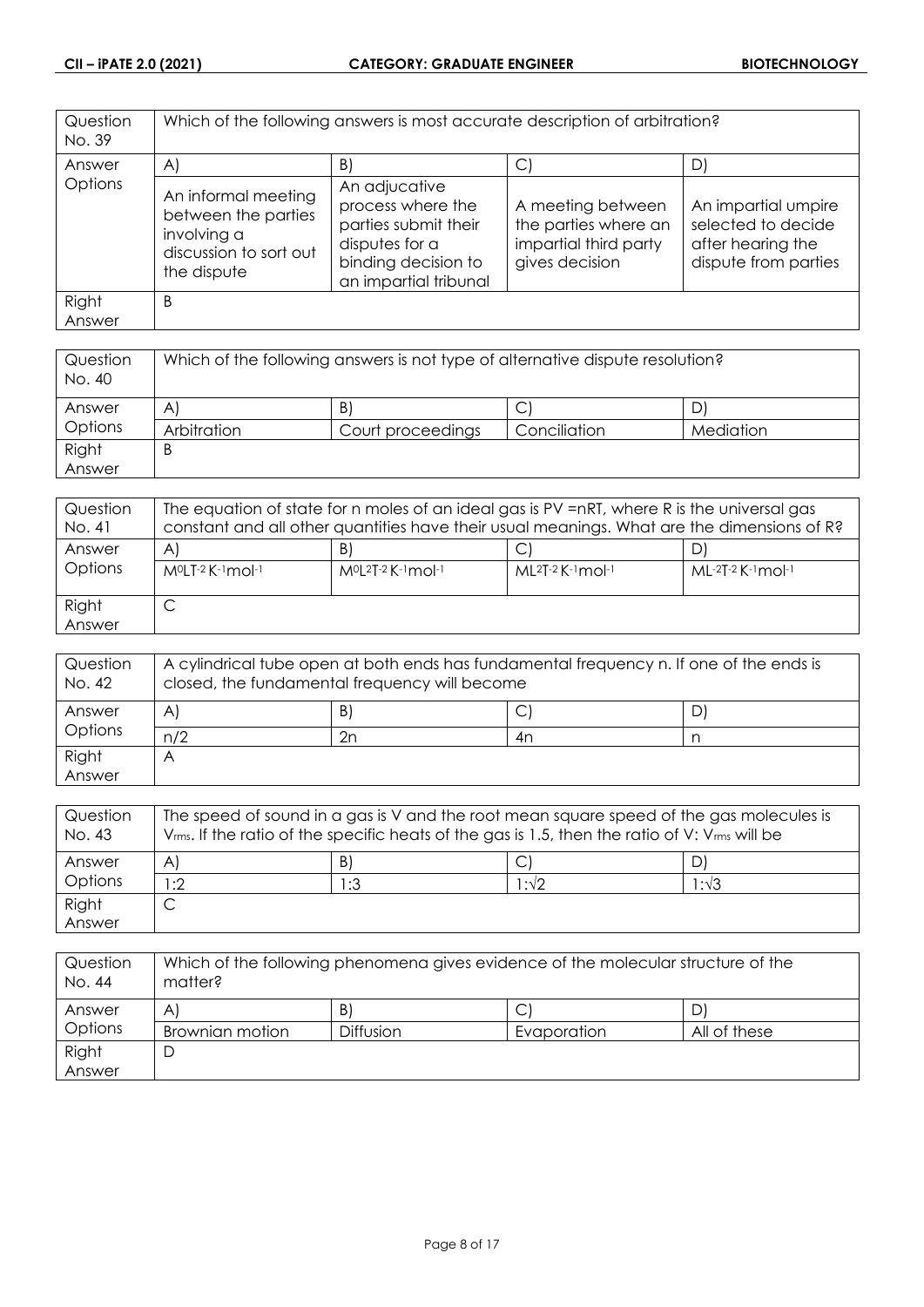| Question | Starting with the same initial conditions, an ideal gas expands from volume $V_1$ to $V_2$ in three |                                                                                         |                   |                   |
|----------|-----------------------------------------------------------------------------------------------------|-----------------------------------------------------------------------------------------|-------------------|-------------------|
| No. 45   | different ways. The work done by the gas is $W_1$ if the process is purely isobaric, $W_2$ if the   |                                                                                         |                   |                   |
|          |                                                                                                     | process is purely isochoric and W <sub>3</sub> if the process is purely adiabatic. Then |                   |                   |
| Answer   | $\forall$                                                                                           | B)                                                                                      |                   | D)                |
| Options  | $W_1 > W_2 > W_3$                                                                                   | $W_2 > W_1 > W_3$                                                                       | $W_1 > W_3 > W_2$ | $W_3 > W_1 > W_2$ |
| Right    | С                                                                                                   |                                                                                         |                   |                   |
| Answer   |                                                                                                     |                                                                                         |                   |                   |

| Question<br>No. 46 | A vessel contains a mixture of 1 mole of oxygen and two moles of nitrogen at 300K. The<br>ratio of the rotational kinetic energy per $O_2$ molecule to that per $N_2$ molecule is |     |     |                                                             |
|--------------------|-----------------------------------------------------------------------------------------------------------------------------------------------------------------------------------|-----|-----|-------------------------------------------------------------|
| Answer             | $\mathsf{A}^{\mathsf{c}}$                                                                                                                                                         | B)  |     |                                                             |
| Options            | 1:1                                                                                                                                                                               | l:2 | 2:1 | Depends on the<br>moment of inertia of<br>the two molecules |
| Right<br>Answer    | $\forall$                                                                                                                                                                         |     |     |                                                             |

| Question | In a test experiment on a model aeroplane in a wind tunnel, the flow speeds on the lower                   |               |                          |                     |
|----------|------------------------------------------------------------------------------------------------------------|---------------|--------------------------|---------------------|
| No. 47   | and upper surfaces of the wing are v and $\sqrt{2}v$ respectively. If the density of air is $\rho$ and the |               |                          |                     |
|          | surface area of the wing is A, the dynamic life on the wing is given by                                    |               |                          |                     |
| Answer   | $\mathsf{A}^{\prime}$                                                                                      | B)            |                          | D.                  |
| Options  | $(p v^2 A)/\sqrt{2}$                                                                                       | $(p v^2 A)/2$ | $2\rho$ v <sup>2</sup> A | $\sqrt{2}$ o v $2A$ |
| Right    | Β                                                                                                          |               |                          |                     |
| Answer   |                                                                                                            |               |                          |                     |

| Question<br>No. 48 | A boy whirls a stone in a horizontal circle 2m above the ground by means of a string 1.25m<br>long. The string breaks and the stone flies off horizontally, striking the ground 10m away.<br>What is the magnitude of the centripetal acceleration during circular motion? (Take |                     |                     |                     |
|--------------------|----------------------------------------------------------------------------------------------------------------------------------------------------------------------------------------------------------------------------------------------------------------------------------|---------------------|---------------------|---------------------|
|                    | $g=10m/s^2$                                                                                                                                                                                                                                                                      |                     |                     |                     |
| Answer             | $\mathsf{A}$                                                                                                                                                                                                                                                                     | $\vert B \vert$     | $\mathsf{C}^1$      | D                   |
| Options            | 400m/s <sup>2</sup>                                                                                                                                                                                                                                                              | 300m/s <sup>2</sup> | 200m/s <sup>2</sup> | 100m/s <sup>2</sup> |
| Right              | С                                                                                                                                                                                                                                                                                |                     |                     |                     |
| Answer             |                                                                                                                                                                                                                                                                                  |                     |                     |                     |

| Question<br>No. 49 | Radium (with Atomic no. = 87, Mass No. = 221) undergoes radioactive decay with a half-life<br>of 4 days. The probability that a Ra nucleus will disintegrate in 8 days is |     |    |  |
|--------------------|---------------------------------------------------------------------------------------------------------------------------------------------------------------------------|-----|----|--|
| Answer             | A                                                                                                                                                                         | B)  |    |  |
| Options            | /4                                                                                                                                                                        | 3/4 | /2 |  |
| Right              | B                                                                                                                                                                         |     |    |  |
| Answer             |                                                                                                                                                                           |     |    |  |

| Question<br>No. 50 | A tunnel is dug along the diameter of the earth. An object is held in the tunnel at a<br>distance x from the centre of the earth. The magnitude of the gravitational force on the<br>object is proportional to |         |  |       |
|--------------------|----------------------------------------------------------------------------------------------------------------------------------------------------------------------------------------------------------------|---------|--|-------|
| Answer             | A                                                                                                                                                                                                              | B       |  |       |
| Options            | $\sqrt{x}$                                                                                                                                                                                                     | $1/x^2$ |  | $x^2$ |
| Right              |                                                                                                                                                                                                                |         |  |       |
| Answer             |                                                                                                                                                                                                                |         |  |       |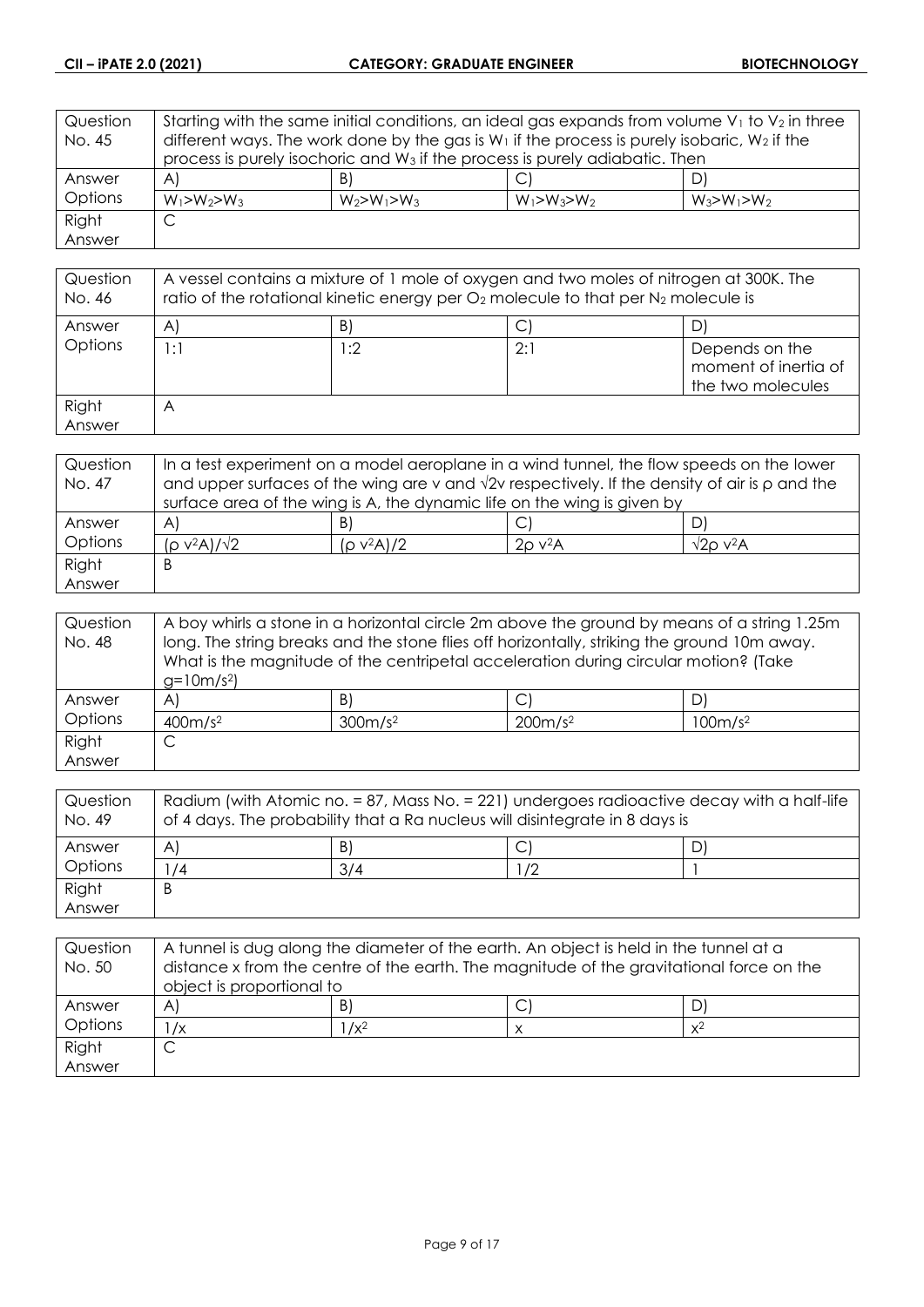| Question<br>No. 51 | How many electrons are required for reduction of one molecule of Nitrogen to $NH_4$ <sup>+2</sup> |   |  |  |
|--------------------|---------------------------------------------------------------------------------------------------|---|--|--|
| Answer             | A                                                                                                 | B |  |  |
| <b>Options</b>     |                                                                                                   |   |  |  |
| Right              | ◡                                                                                                 |   |  |  |
| Answer             |                                                                                                   |   |  |  |

| Question<br>No. 52 | Which of the following functional sequence / module is not found in eukaryotic promoters? |        |          |             |
|--------------------|-------------------------------------------------------------------------------------------|--------|----------|-------------|
| Answer             | A                                                                                         | B)     |          |             |
| Options            | CAAT box                                                                                  | GC box | TATA box | Pribnow box |
| Right              | └                                                                                         |        |          |             |
| Answer             |                                                                                           |        |          |             |

| Question<br>No. 53 | A gene is alternatively spliced, and its exon 1 joined to any one or more of exons produces<br>a functional protein. How many different functional proteins will be produced if the gene |    |  |   |
|--------------------|------------------------------------------------------------------------------------------------------------------------------------------------------------------------------------------|----|--|---|
|                    | has 4 exons?                                                                                                                                                                             |    |  |   |
| Answer             | $\mathsf{A}^{\mathsf{r}}$                                                                                                                                                                | B. |  |   |
| Options            | っ                                                                                                                                                                                        |    |  | 4 |
| Right              | B                                                                                                                                                                                        |    |  |   |
| Answer             |                                                                                                                                                                                          |    |  |   |

| Question<br>No. 54 | Biochemical oxygen demand measures which of the following?              |                 |                      |                                                      |
|--------------------|-------------------------------------------------------------------------|-----------------|----------------------|------------------------------------------------------|
| Answer             | A                                                                       | $\vert B \vert$ | С                    | D                                                    |
| Options            | Dissolved oxygen<br>needed by microbes<br>to decompose<br>organic waste | Air pollution   | Industrial pollution | Oxygen need to<br>support<br>microorganism<br>growth |
| Right<br>Answer    | Α                                                                       |                 |                      |                                                      |

| Question<br>No. 55 | Which of the following poses the greatest risk? |                 |                         |                |
|--------------------|-------------------------------------------------|-----------------|-------------------------|----------------|
| Answer             | A'                                              | $\vert B \vert$ | ◡                       |                |
| Options            | Hydroelectric plants                            | Biogas plants   | Thermal power<br>plants | Nuclear plants |
| Right              | Β                                               |                 |                         |                |
| Answer             |                                                 |                 |                         |                |

| Question<br>No. 56 | DNA melting temperature (Tm) could be calculated from which of the following formulae? |                     |                     |                     |
|--------------------|----------------------------------------------------------------------------------------|---------------------|---------------------|---------------------|
|                    |                                                                                        |                     |                     |                     |
| Answer             | A                                                                                      | B)                  |                     | D                   |
| Options            | $[2(G+C)] + [4(A +$                                                                    | $[3(G+C)] + [4(A +$ | $[4(G+C)] + [3(A +$ | $[4(G+C)] + [2(A +$ |
|                    |                                                                                        |                     |                     |                     |
| Right              | D                                                                                      |                     |                     |                     |
| Answer             |                                                                                        |                     |                     |                     |

| Question<br>No. 57 | Which of the following is the basis of ELISA? |                 |             |                     |
|--------------------|-----------------------------------------------|-----------------|-------------|---------------------|
| Answer             | $\mathsf{A}$                                  | B               |             |                     |
| Options            | <b>DNA-Protein</b>                            | Protein-Protein | RNA-Protein | DNA-RNA interaction |
|                    | interaction                                   | interaction     | interaction |                     |
| Right              | B                                             |                 |             |                     |
| Answer             |                                               |                 |             |                     |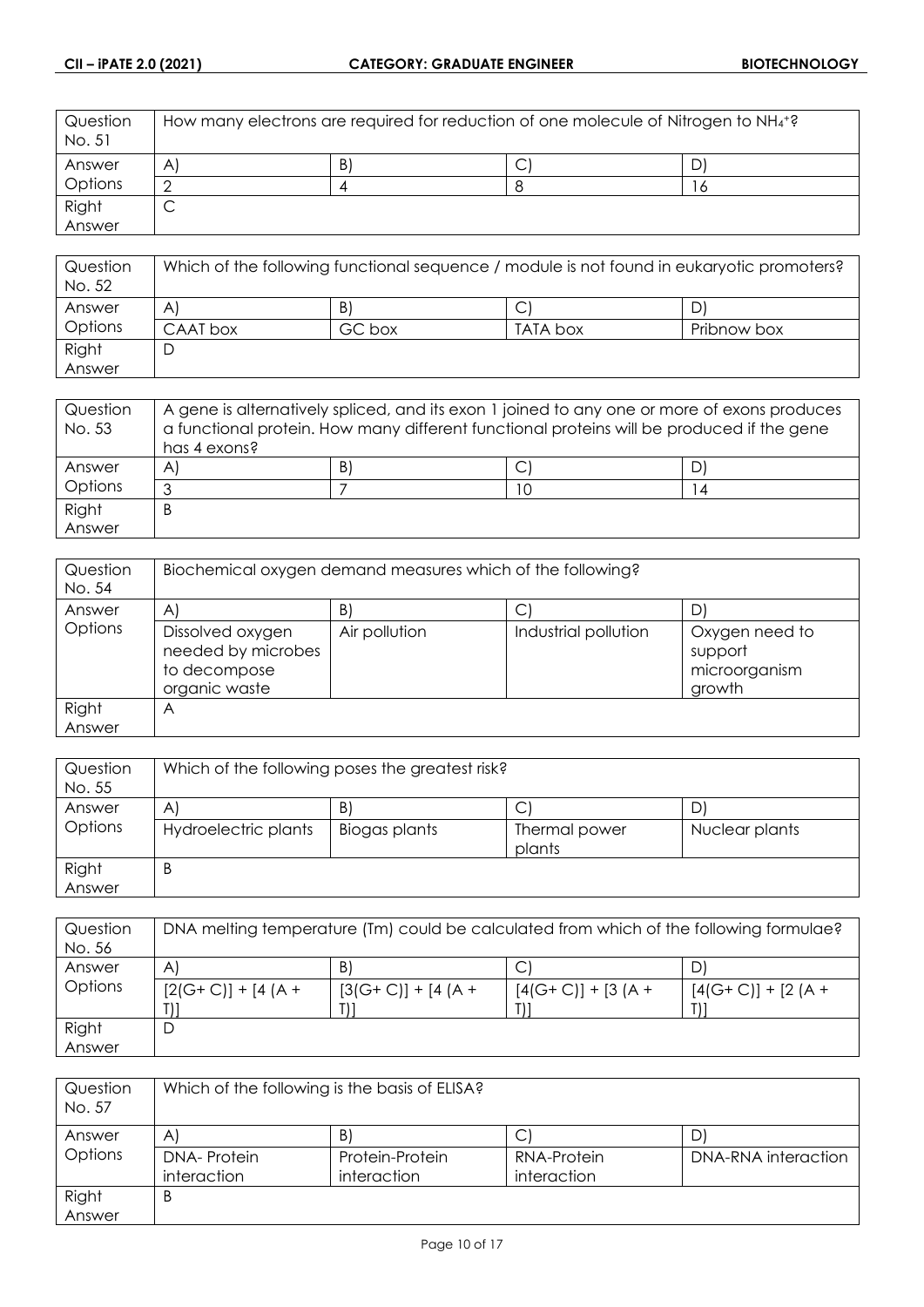| Question<br>No. 58 | Which of the following restriction endonucleases is not used in gene cloning? |         |          |              |
|--------------------|-------------------------------------------------------------------------------|---------|----------|--------------|
| Answer             | $\mathsf{A}$                                                                  | B       | U        |              |
| Options            | 'vpe l                                                                        | Tvpe II | Type III | Both A and C |
| Right              |                                                                               |         |          |              |
| Answer             |                                                                               |         |          |              |

| Question<br>No. 59 | DNase I is generally obtained from cow |       |           |        |
|--------------------|----------------------------------------|-------|-----------|--------|
| Answer             | Α                                      | B     | ⌒<br>◡    | D'     |
| Options            | Pancreas                               | ∟iver | Intestine | Kidney |
| Right              | Α                                      |       |           |        |
| Answer             |                                        |       |           |        |

| Question | Differentiation in animal cell cultures is promoted by which of the following? |             |            |                |
|----------|--------------------------------------------------------------------------------|-------------|------------|----------------|
| No. 60   | I. High $Ca2+ ions$                                                            |             |            |                |
|          | II. Cortisone growth factor                                                    |             |            |                |
|          | III. Nerve growth factors                                                      |             |            |                |
|          | IV. Low cell density                                                           |             |            |                |
| Answer   | $\mathsf{A}$                                                                   | B)          |            |                |
| Options  | , $\parallel$ , $\parallel$                                                    | II, III, IV | I, III, IV | I, II, III, IV |
| Right    | Α                                                                              |             |            |                |
| Answer   |                                                                                |             |            |                |

| Question<br>No. 61 | Polio vaccine is produced from which of the following? |            |                |              |
|--------------------|--------------------------------------------------------|------------|----------------|--------------|
| Answer             | A                                                      | B          | ◡              | D            |
| Options            | Human diploid cells                                    | Cow kidney | Primate kidney | Chick embryo |
| Right              | ◡                                                      |            |                |              |
| Answer             |                                                        |            |                |              |

| Question<br>No. 62 | Which of the transfection techniques listed below, can possibly be used for gene therapy? |                |                 |                      |
|--------------------|-------------------------------------------------------------------------------------------|----------------|-----------------|----------------------|
| Answer             | A                                                                                         | B              |                 | וט                   |
| Options            | Lipofection                                                                               | Microinjection | Electroporation | Retroviral infection |
| Right              | ◡                                                                                         |                |                 |                      |
| Answer             |                                                                                           |                |                 |                      |

| Question | Which of the following media can be used for oocyte incubation, in vitro fertilization and |             |            |                |
|----------|--------------------------------------------------------------------------------------------|-------------|------------|----------------|
| No. 63   | subsequent culture of the zygote?                                                          |             |            |                |
|          | I. Earl's solution                                                                         |             |            |                |
|          | II. Modification of Ham's F10 medium                                                       |             |            |                |
|          | III. Modified Whitten's medium                                                             |             |            |                |
|          | IV. Whittingham's T6 medium                                                                |             |            |                |
| Answer   | A                                                                                          | B)          | С          | Dì             |
| Options  | I, II, III                                                                                 | II, III, IV | I, III, IV | I, II, III, IV |
| Right    | D                                                                                          |             |            |                |
| Answer   |                                                                                            |             |            |                |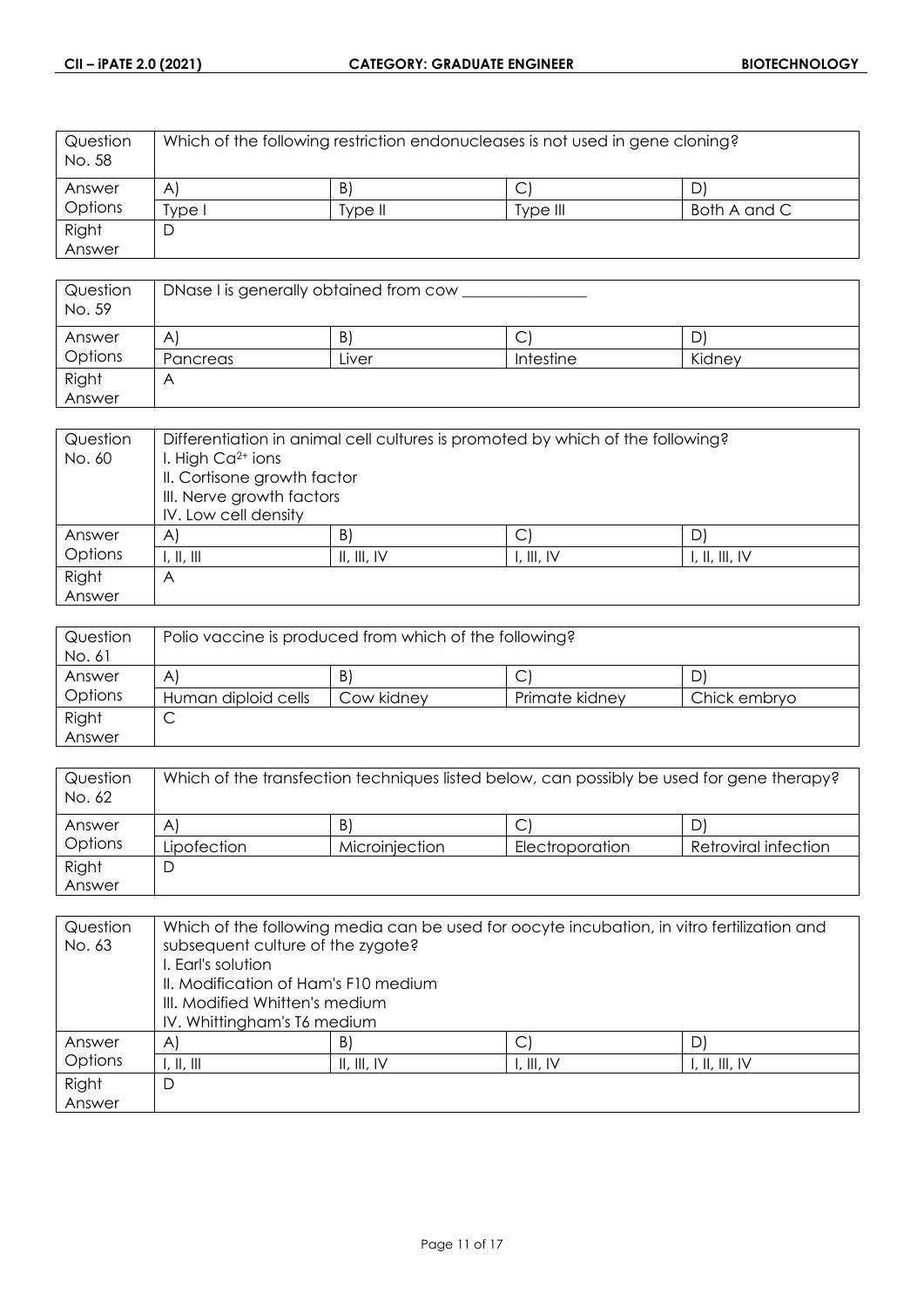| Question | Assertion (A): The chief hazard from biological entities present in wastes is disease spread. |                                            |                                                          |                                                              |
|----------|-----------------------------------------------------------------------------------------------|--------------------------------------------|----------------------------------------------------------|--------------------------------------------------------------|
| No. 64   | Reason (R): The waste may be directly contaminate food or water, or it may facilitate         |                                            |                                                          |                                                              |
|          |                                                                                               | pathogen transmission mediated by vectors. |                                                          |                                                              |
| Answer   | $\forall$                                                                                     | B                                          |                                                          | D)                                                           |
| Options  | Only A is correct                                                                             | Only R is correct                          | Both A and R are<br>correct, but R does<br>not explain A | Both A and R are<br>correct and R<br>sufficiently explains A |
| Right    | D                                                                                             |                                            |                                                          |                                                              |
| Answer   |                                                                                               |                                            |                                                          |                                                              |

| Question<br>No. 65 | Chemical wastes may be classified into which of the following?<br>I. Biodegradable<br>II. Recalcitrant<br>III. Nonbiodegradable |                 |                           |                                         |
|--------------------|---------------------------------------------------------------------------------------------------------------------------------|-----------------|---------------------------|-----------------------------------------|
| Answer             | A                                                                                                                               | $\vert B \vert$ | ◡                         | D                                       |
| Options            | l. II                                                                                                                           | II, III         | $\parallel$ , $\parallel$ | $\parallel$ , $\parallel$ , $\parallel$ |
| Right              | D                                                                                                                               |                 |                           |                                         |
| Answer             |                                                                                                                                 |                 |                           |                                         |

| Question | Recalcitrant xenobiotic compounds can be grouped into which of the following types? |                |              |               |
|----------|-------------------------------------------------------------------------------------|----------------|--------------|---------------|
| No. 66   | I. Halocarbons                                                                      |                |              |               |
|          | II. Synthetic polymers                                                              |                |              |               |
|          | III. Alkylbenzyl sulphonates                                                        |                |              |               |
|          | IV. Polychlorinated biphenyls                                                       |                |              |               |
|          | V. Polysaccharides                                                                  |                |              |               |
| Answer   | A                                                                                   | B)             |              | D             |
| Options  | I, II, III, IV                                                                      | II, III, IV, V | I, II, IV, V | I, III, IV, V |
| Right    | Α                                                                                   |                |              |               |
| Answer   |                                                                                     |                |              |               |

| Question<br>No. 67 | Which of the following gases contributes the maximum to the green-house effect? |     |                 |                  |
|--------------------|---------------------------------------------------------------------------------|-----|-----------------|------------------|
| Answer             | A                                                                               | B.  | ◡               |                  |
| Options            | しし2                                                                             | CFC | CH <sub>4</sub> | N <sub>2</sub> O |
| Right              | Α                                                                               |     |                 |                  |
| Answer             |                                                                                 |     |                 |                  |

| Question | Column A lists some products while column B lists the plants from where they are produced. |                    |                    |                    |
|----------|--------------------------------------------------------------------------------------------|--------------------|--------------------|--------------------|
| No. 68   | Match the columns and select the correct option.                                           |                    |                    |                    |
|          | Column A: a. Biodiesel, b. Kaffir beer, c. Tofu and tempeh, d. Gari, e. PUFA               |                    |                    |                    |
|          | Column B: 1. Soybean, 2. Flaxeed, 3. Copaifera lansgdorfii, 4. Cassava, 5. Sorghum         |                    |                    |                    |
| Answer   | $\mathsf{A}^{\mathsf{c}}$                                                                  | B)                 |                    |                    |
| Options  | a3, b5, c1, d4, e2                                                                         | a4, b5, c2, d3, e1 | a2, b4, c1, d5, e3 | a5, b3, c2, d1, e4 |
| Right    | Α                                                                                          |                    |                    |                    |
| Answer   |                                                                                            |                    |                    |                    |

| Question<br>No. 69 | Which of the following enzymes is used to prevent 'chill-haze' of beer? |                   |            |           |
|--------------------|-------------------------------------------------------------------------|-------------------|------------|-----------|
| Answer             | A                                                                       | B                 | С          |           |
| Options            | Papain                                                                  | Neutral proteases | Cellulases | a-amylase |
| Right              |                                                                         |                   |            |           |
| Answer             |                                                                         |                   |            |           |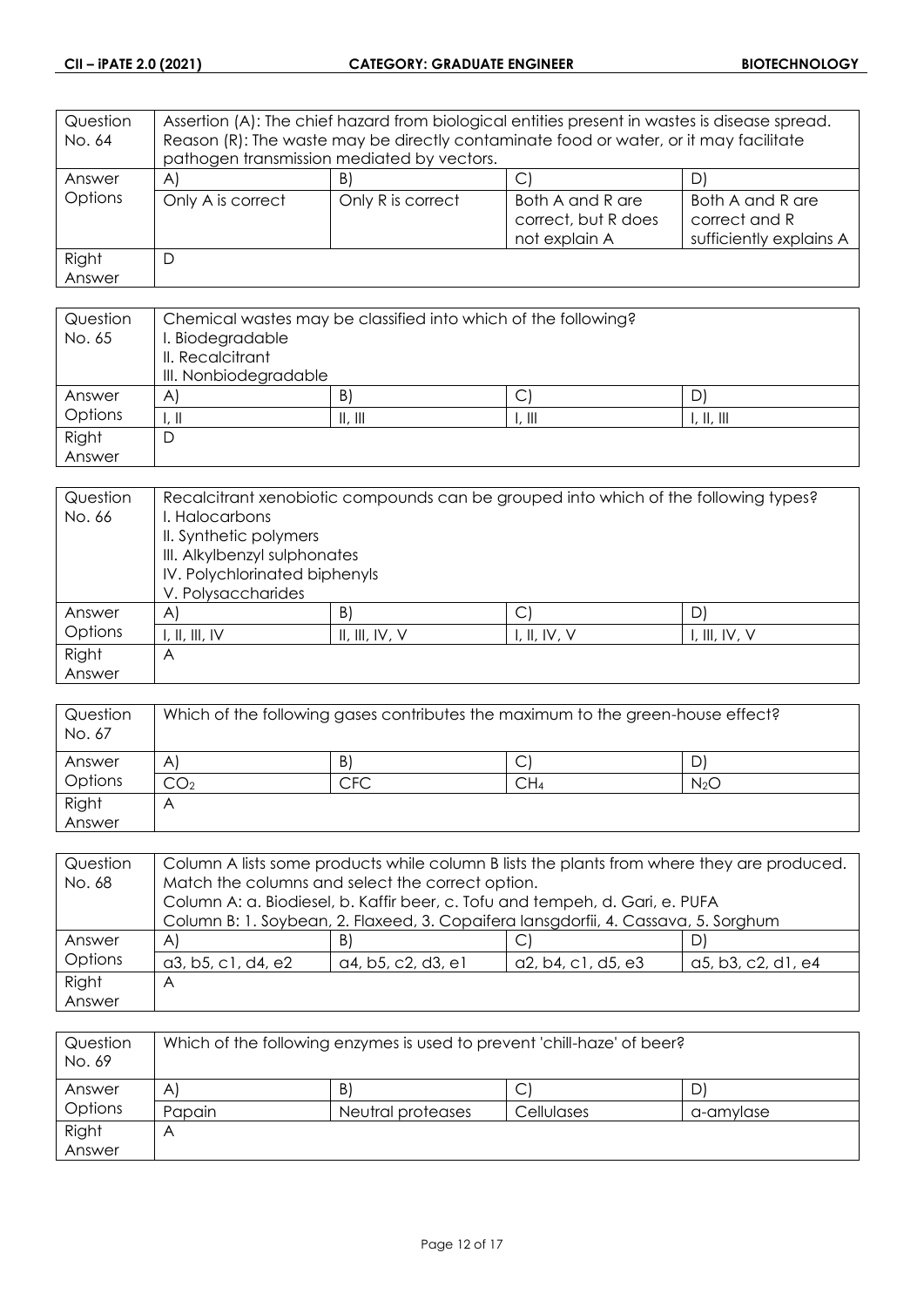| Question<br>No. 70 | In cheese ripening, which of the following generates the strongest bitter flavour? |                          |                |              |
|--------------------|------------------------------------------------------------------------------------|--------------------------|----------------|--------------|
| Answer             | $\mathsf{A}$                                                                       | B)                       | U              | D            |
| Options            | Small peptides                                                                     | Medium-sized<br>peptides | Large peptides | Both A and C |
| Right              | B                                                                                  |                          |                |              |
| Answer             |                                                                                    |                          |                |              |

| Question<br>No. 71 | Splicing yields which of the following? |      |      |             |
|--------------------|-----------------------------------------|------|------|-------------|
| Answer             | A                                       | B.   | ◡    |             |
| Options            | mRNA                                    | rRNA | tRNA | All of them |
| Right              | Α                                       |      |      |             |
| Answer             |                                         |      |      |             |

| Question<br>No. 72 | Teminism refers to which of the following? |             |               |                       |
|--------------------|--------------------------------------------|-------------|---------------|-----------------------|
| Answer             | A                                          | B)          |               |                       |
| Options            | Polymerization                             | Translation | Transcription | Reverse transcription |
| Right              |                                            |             |               |                       |
| Answer             |                                            |             |               |                       |

| Question<br>No. 73 | Which of the following is natural genetic engineer? |                             |                  |                              |
|--------------------|-----------------------------------------------------|-----------------------------|------------------|------------------------------|
| Answer             | A                                                   | B)                          | С                |                              |
| Options            | <b>Bacillus</b><br>amyloliquefaciens                | Penicillium<br>purpurogenum | Escherichia coli | Agrobacterium<br>tumefaciens |
| Right<br>Answer    | D                                                   |                             |                  |                              |

| Question<br>No. 74 | Which of the following is a stress hormone? |     |                 |          |
|--------------------|---------------------------------------------|-----|-----------------|----------|
| Answer             | A                                           | B.  | C               | D        |
| Options            | Cytokinin                                   | ABA | GA <sub>3</sub> | Ethylene |
| Right              | B                                           |     |                 |          |
| Answer             |                                             |     |                 |          |

| Question<br>No. 75 | Which of the following is called molecular scissor? |                       |                   |            |
|--------------------|-----------------------------------------------------|-----------------------|-------------------|------------|
| Answer             | A                                                   | B)                    |                   |            |
| Options            | Restriction                                         | <b>DNA Polymerase</b> | <b>DNA Gyrase</b> | DNA Ligase |
|                    | Endonuclease                                        |                       |                   |            |
| Right              | A                                                   |                       |                   |            |
| Answer             |                                                     |                       |                   |            |

| Question<br>No. 76 | Most of the PCR products have which of the following types of ends? |          |                 |                               |
|--------------------|---------------------------------------------------------------------|----------|-----------------|-------------------------------|
| Answer             | $\mathsf{A}$                                                        | B.       | C               |                               |
| Options            | Blunt                                                               | Cohesive | Either A) or B) | Single nucleotide<br>overhang |
| Right              | D                                                                   |          |                 |                               |
| Answer             |                                                                     |          |                 |                               |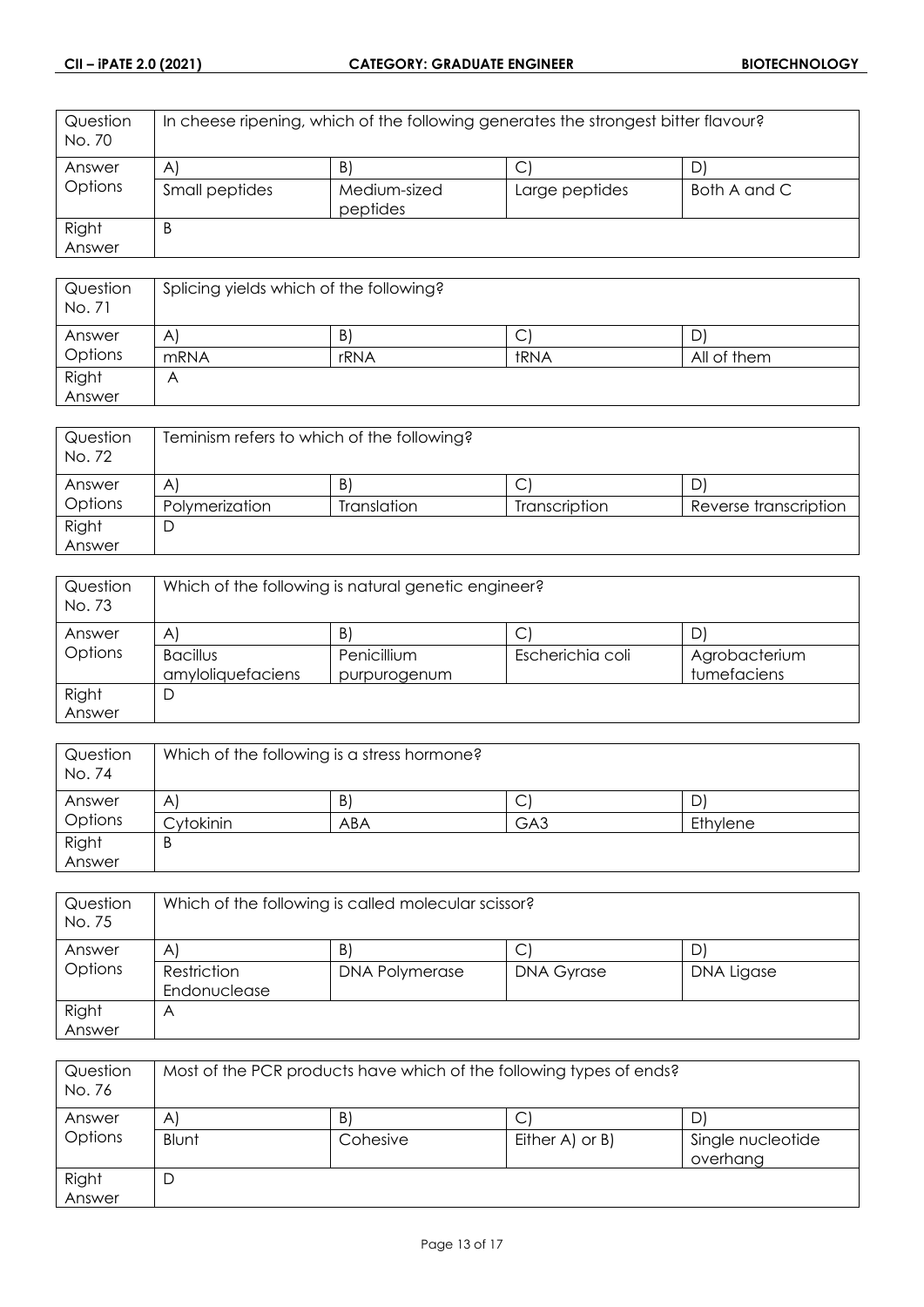| Question<br>No. 77 | Phosphodiester bond of nucleic acid involves which of the following? |                                   |                                   |                                   |
|--------------------|----------------------------------------------------------------------|-----------------------------------|-----------------------------------|-----------------------------------|
| Answer             | A                                                                    | B                                 |                                   |                                   |
| Options            | $1^{\prime}$ C and $3^{\prime}$ C                                    | $3^{\prime}$ C and $2^{\prime}$ C | $5^{\prime}$ C and $3^{\prime}$ C | $5^{\prime}$ C and $1^{\prime}$ C |
| Right              | ◡                                                                    |                                   |                                   |                                   |
| Answer             |                                                                      |                                   |                                   |                                   |

| Question<br>No. 78 | Which of the following is called molecular adhesive? |                       |              |            |  |
|--------------------|------------------------------------------------------|-----------------------|--------------|------------|--|
| Answer             | $\mathsf{A}$                                         | B)                    |              |            |  |
| Options            | <b>DNA Gyrase</b>                                    | <b>DNA Polymerase</b> | Restriction  | DNA Ligase |  |
|                    |                                                      |                       | Endonuclease |            |  |
| Right              | D                                                    |                       |              |            |  |
| Answer             |                                                      |                       |              |            |  |

| Question<br>No. 79 | Which of the following features are present in cDNA library?<br>Introns are present |                                              |         |                           |        |
|--------------------|-------------------------------------------------------------------------------------|----------------------------------------------|---------|---------------------------|--------|
|                    | Ш.                                                                                  | Non-transcribed regions are present          |         |                           |        |
|                    | III.                                                                                | Single gene sequence represents single clone |         |                           |        |
|                    | IV.                                                                                 | Tissue specific different libraries          |         |                           |        |
| Answer             | A                                                                                   |                                              | B)      |                           |        |
| Options            | l. II                                                                               |                                              | III. IV | $\parallel$ , $\parallel$ | II, IV |
| Right              | Β                                                                                   |                                              |         |                           |        |
| Answer             |                                                                                     |                                              |         |                           |        |

| Question<br>No. 80 | Vector circularization is prevented by the use of which of the following? |             |                 |                |
|--------------------|---------------------------------------------------------------------------|-------------|-----------------|----------------|
| Answer             | A                                                                         | B)          | ◡               | D              |
| Options            | λ exonuclease                                                             | S1 nuclease | <b>Alkaline</b> | Polynucleotide |
|                    |                                                                           |             | phosphatase     | kinase         |
| Right              |                                                                           |             |                 |                |
| Answer             |                                                                           |             |                 |                |

| Question | Protruding ends can be converted into blunt ends by use of which of the following? |                |                |             |
|----------|------------------------------------------------------------------------------------|----------------|----------------|-------------|
| No. 81   |                                                                                    |                |                |             |
| Answer   | A                                                                                  | B.             |                | D           |
| Options  | Klenow fragment of                                                                 | Polynucleotide | Both A) and B) | S1 nuclease |
|          | E. coli DNA                                                                        | kinase         |                |             |
|          | polymerase I                                                                       |                |                |             |
| Right    | Α                                                                                  |                |                |             |
| Answer   |                                                                                    |                |                |             |

| Question<br>No. 82 | To make artificial seed which of the following is used? |                 |         |          |
|--------------------|---------------------------------------------------------|-----------------|---------|----------|
| Answer             | A                                                       | B)              | C       |          |
| Options            | Gelrite                                                 | Sodium alginate | Perlite | Cocopeat |
| Right              | B                                                       |                 |         |          |
| Answer             |                                                         |                 |         |          |

| Question<br>No. 83 | A sequence complementary to 20 bp long primer, used in PCR, may be expected to occur<br>at which of the following bp interval in genomic DNA? |                 |     |           |
|--------------------|-----------------------------------------------------------------------------------------------------------------------------------------------|-----------------|-----|-----------|
| Answer             | B<br>A<br>. D<br>◡                                                                                                                            |                 |     |           |
| Options            | $\mathbf{A}^4$                                                                                                                                | 20 <sup>4</sup> | 420 | $20^{20}$ |
| Right              | ◡                                                                                                                                             |                 |     |           |
| Answer             |                                                                                                                                               |                 |     |           |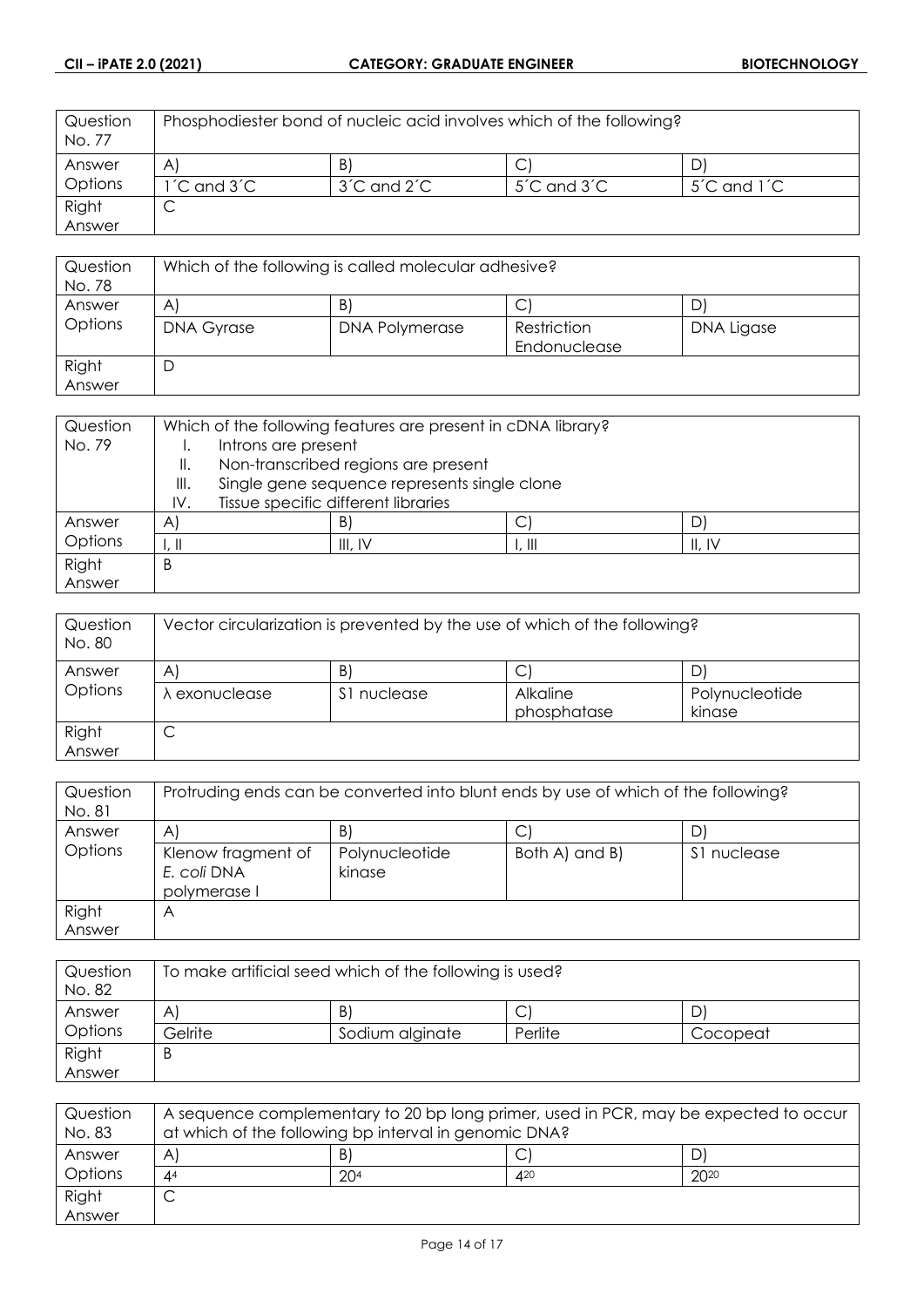| Question | Match the columns A and B and select the correct option.                       |                |                |                |  |
|----------|--------------------------------------------------------------------------------|----------------|----------------|----------------|--|
| No. 84   | Column A: a. Natural auxin, b. Abscissic acid, c. Ethylene, d. Synthetic auxin |                |                |                |  |
|          | Column B: 1. Ethrel, 2. IBA, 3. Dormin, 4. IAA                                 |                |                |                |  |
| Answer   | $\mathsf{A}$                                                                   | B)             |                |                |  |
| Options  | a4, b3, c1, d2                                                                 | a3, b1, c4, d2 | a4, b2, c3, d1 | a3, b4, c2, d1 |  |
| Right    | Α                                                                              |                |                |                |  |
| Answer   |                                                                                |                |                |                |  |

| Question<br>No. 85 | Cryopreservation is based on which of the following? |                          |                 |               |
|--------------------|------------------------------------------------------|--------------------------|-----------------|---------------|
| Answer             | A                                                    | B.                       | ◡               |               |
| Options            | Liquid oxygen                                        | Liquid carbon<br>dioxide | Liquid nitrogen | Liquid helium |
| Right<br>Answer    | ◡                                                    |                          |                 |               |

| Question<br>No. 86 | Light chain antibody consists of approximately how many amino acids? |     |     |     |
|--------------------|----------------------------------------------------------------------|-----|-----|-----|
| Answer             | A                                                                    | B   |     |     |
| Options            | 220                                                                  | 320 | 420 | 120 |
| Right<br>Answer    | Α                                                                    |     |     |     |

| Question<br>No. 87 | Anther culture yields which of the following? |               |                |                 |
|--------------------|-----------------------------------------------|---------------|----------------|-----------------|
| Answer             | $\mathsf{A}$                                  | B             | ◡              | D               |
| Options            | Disomic plant                                 | Haploid plant | Trisomic plant | Polyploid plant |
| Right              | B                                             |               |                |                 |
| Answer             |                                               |               |                |                 |

| Question<br>No. 88 | The barnase and barstar genes were isolated from which of the following? |                         |                       |                                      |
|--------------------|--------------------------------------------------------------------------|-------------------------|-----------------------|--------------------------------------|
| Answer<br>Options  | A<br><b>Bacillus thuringiensis</b>                                       | B)<br>Bacillus subtilis | C<br>Bacillus clausii | <b>Bacillus</b><br>amyloliquefaciens |
| Right<br>Answer    | D                                                                        |                         |                       |                                      |

| Question<br>No. 89 | Which of the following enzymes is obtained from animal pancreas? |        |                |             |
|--------------------|------------------------------------------------------------------|--------|----------------|-------------|
| Answer             | A                                                                | B      |                |             |
| Options            | Lipase                                                           | Rennet | <b>Trypsin</b> | All of them |
| Right              | ◡                                                                |        |                |             |
| Answer             |                                                                  |        |                |             |

| Question<br>No. 90 | PUFA is obtained from which of the following plants? |         |         |         |
|--------------------|------------------------------------------------------|---------|---------|---------|
| Answer             | Α                                                    | B)      | ◡       | D       |
| Options            | Sovbean                                              | Cassava | Linseed | Sorghum |
| Right              |                                                      |         |         |         |
| Answer             |                                                      |         |         |         |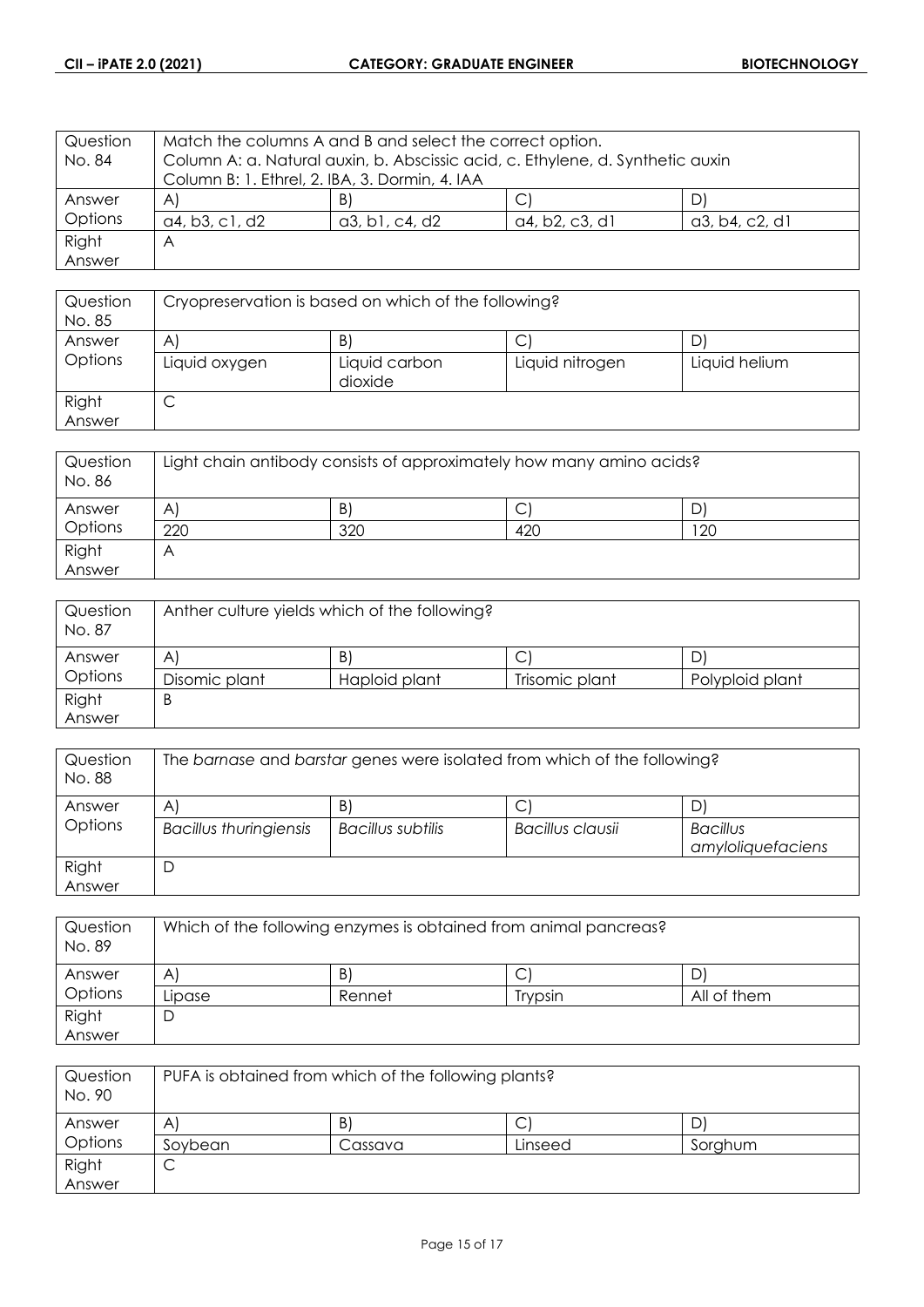| Question<br>No. 91 | Among the following which one is most commonly found in aerobic digestion systems? |                 |       |          |
|--------------------|------------------------------------------------------------------------------------|-----------------|-------|----------|
| Answer             | $\mathsf{A}$                                                                       | B'              | ٮ     |          |
| Options            | Alaae                                                                              | <b>Bacteria</b> | Funai | Protozoa |
| Right              | B                                                                                  |                 |       |          |
| Answer             |                                                                                    |                 |       |          |

| Question<br>No. 92 | Which of the following use largest quantity of enzymes? |                   |                  |                  |
|--------------------|---------------------------------------------------------|-------------------|------------------|------------------|
| Answer             | A                                                       | B)                | ◡                | ' ل              |
| Options            | Alcohol production                                      | <b>Detergents</b> | Leather industry | Textile industry |
| Right              | Β                                                       |                   |                  |                  |
| Answer             |                                                         |                   |                  |                  |

| Question<br>No. 93 | Which of the following is correct about serine protease? |                  |                  |                  |
|--------------------|----------------------------------------------------------|------------------|------------------|------------------|
| Answer             | A                                                        | B)               | ◡                |                  |
| Options            | They help in removal                                     | They are used in | They are used in | They are used in |
|                    | of dirt                                                  | cheese making    | meat processing  | confectioneries  |
| Right              | A                                                        |                  |                  |                  |
| Answer             |                                                          |                  |                  |                  |

| Question<br>No. 94 | Which of the following bacteria is used in bioleaching from copper ore? |                      |                     |              |
|--------------------|-------------------------------------------------------------------------|----------------------|---------------------|--------------|
| Answer             | A                                                                       | $\vert B \vert$      | C                   |              |
| Options            | Lactobacillus                                                           | <b>Methylophilus</b> | <b>Thiobacillus</b> | Penicillium  |
|                    | bulgaricus                                                              | methylotrophus       | ferrooxidans        | purpurogenum |
| Right              | ◡                                                                       |                      |                     |              |
| Answer             |                                                                         |                      |                     |              |

| Question<br>No. 95 | Alcoholic fermentation is carried by yeast known as |                      |                                  |                  |
|--------------------|-----------------------------------------------------|----------------------|----------------------------------|------------------|
| Answer<br>Options  | A<br>Lactobacillus                                  | B<br><b>Bacillus</b> | ◡<br>Saccharomyces<br>cerevisiae | Escherichia coli |
| Right<br>Answer    | ◡                                                   |                      |                                  |                  |

| Question<br>No. 96 | The function of the centrosome is    |                      |                |                   |  |
|--------------------|--------------------------------------|----------------------|----------------|-------------------|--|
| Answer<br>Options  | A'<br>Formation of spindle<br>fibres | B)<br>Osmoregulation | С<br>Secretion | Protein synthesis |  |
| Right<br>Answer    | Α                                    |                      |                |                   |  |

| Question<br>No. 97 | Which cell organelle is involved in apoptosis? |              |        |              |
|--------------------|------------------------------------------------|--------------|--------|--------------|
| Answer             | A                                              | $\mathsf{B}$ | ⌒<br>◡ | D            |
| Options            | Lysosome                                       | ER           | Golgi  | Mitochondria |
| Right              | D                                              |              |        |              |
| Answer             |                                                |              |        |              |